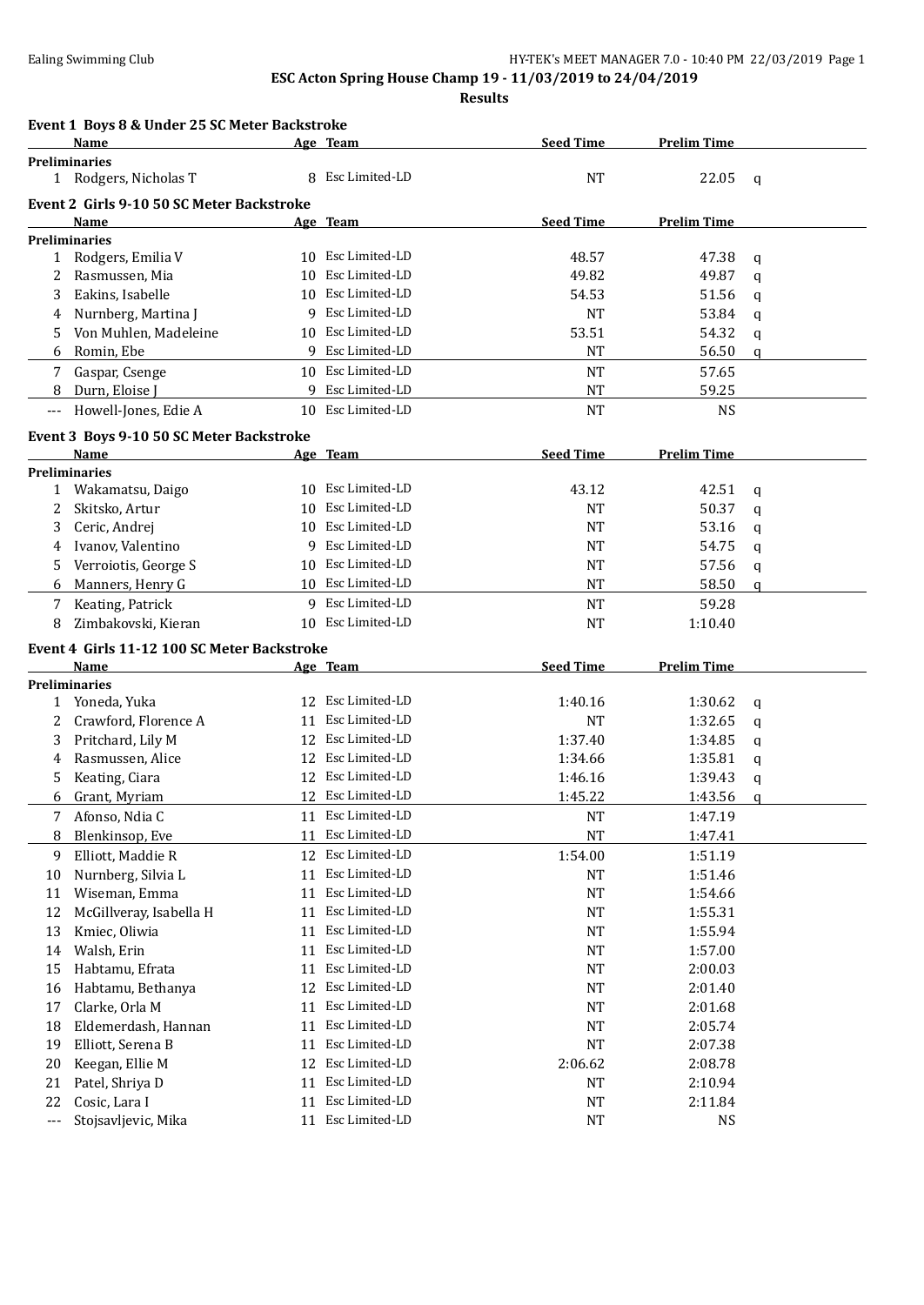### **Results**

### **Preliminaries ... (Event 4 Girls 11-12 100 SC Meter Backstroke)**

|              | Name                                                |    | Age Team          | <b>Seed Time</b> | <b>Prelim Time</b> |               |
|--------------|-----------------------------------------------------|----|-------------------|------------------|--------------------|---------------|
|              | Marshallsay, Georgia H                              |    | 12 Esc Limited-LD | 1:43.16          | <b>NS</b>          |               |
|              | Event 5 Boys 11-12 100 SC Meter Backstroke          |    |                   |                  |                    |               |
|              | Name                                                |    | Age Team          | <b>Seed Time</b> | <b>Prelim Time</b> |               |
|              | <b>Preliminaries</b>                                |    |                   |                  |                    |               |
| 1            | Savvanidis, Alexandros                              |    | 11 Esc Limited-LD | <b>NT</b>        | 1:37.59            | q             |
| 2            | Koo, Patrick M                                      | 11 | Esc Limited-LD    | <b>NT</b>        | 1:40.38            | q             |
| 3            | Beshay, Antony F                                    | 12 | Esc Limited-LD    | 1:38.72          | 1:43.92            | q             |
| 4            | Svenburg De Andrade, Oliver                         | 12 | Esc Limited-LD    | <b>NT</b>        | 1:46.16            | q             |
| 5            | Kato, Shinnosuke                                    | 11 | Esc Limited-LD    | <b>NT</b>        | 1:49.10            | q             |
| 6            | Studders, Oliver                                    | 11 | Esc Limited-LD    | <b>NT</b>        | 1:51.97            | a             |
| 7            | Druc, Adam                                          |    | 11 Esc Limited-LD | <b>NT</b>        | 1:52.91            |               |
| 8            | Malley, Noah                                        | 11 | Esc Limited-LD    | <b>NT</b>        | 1:53.41            |               |
| 9            | Hamilton, Euan J                                    | 11 | Esc Limited-LD    | <b>NT</b>        | 1:55.09            |               |
| 10           | Bruce, Finley W                                     | 12 | Esc Limited-LD    | <b>NT</b>        | 2:09.89            |               |
| 11           | Demetre, Otis                                       | 12 | Esc Limited-LD    | <b>NT</b>        | 2:13.14            |               |
| ---          | Jenkins, Louis J                                    | 12 | Esc Limited-LD    | 1:54.57          | <b>NS</b>          |               |
| ---          | Gerard Hay-Brown, Louis                             | 11 | Esc Limited-LD    | <b>NT</b>        | <b>NS</b>          |               |
| ---          | Eakins, Alex                                        |    | 12 Esc Limited-LD | 2:11.43          | <b>NS</b>          |               |
|              |                                                     |    |                   |                  |                    |               |
|              | Event 6 Girls 13-14 100 SC Meter Backstroke<br>Name |    |                   | <b>Seed Time</b> | <b>Prelim Time</b> |               |
|              | <b>Preliminaries</b>                                |    | Age Team          |                  |                    |               |
| 1            | Krickic, Adriana                                    |    | 14 Esc Limited-LD | 1:39.80          | 1:34.66            | q             |
| 2            | Pollock, Flora J                                    | 13 | Esc Limited-LD    | 1:38.34          | 1:35.79            | q             |
| 3            | Fackney, Hanna R                                    |    | 14 Esc Limited-LD | 1:40.66          | 1:36.06            | q             |
| 4            | Benderdouche, Sara                                  |    | 14 Esc Limited-LD | 1:32.97          | 1:37.00            | q             |
| 5            | Gaspar, Tamzin                                      | 13 | Esc Limited-LD    | 1:46.86          | 1:37.63            | q             |
| 6            | Warrillow, Isabella F                               |    | 14 Esc Limited-LD | 1:49.97          | 1:38.09            | $\mathfrak q$ |
| 7            | Hrycek-Robinson, Caroline S                         |    | 14 Esc Limited-LD | <b>NT</b>        | 1:39.10            |               |
| 8            | Nurnberg, Elena S                                   |    | 14 Esc Limited-LD | 1:44.62          | 1:42.34            |               |
| 9            | Macyte, Esmile                                      |    | 14 Esc Limited-LD | <b>NT</b>        | 1:43.28            |               |
| 10           | McDonagh, Milly G                                   | 14 | Esc Limited-LD    | 1:48.81          | 1:44.25            |               |
| 11           | Koo, Isaure V                                       | 13 | Esc Limited-LD    | <b>NT</b>        | 1:44.41            |               |
| 12           | Malley, Ilayda L                                    | 13 | Esc Limited-LD    | 1:53.40          | 1:48.66            |               |
| 13           | Korczakowska, Magdalena                             | 13 | Esc Limited-LD    | <b>NT</b>        | 2:04.59            |               |
| $---$        | Eldemerdash, Farah                                  |    | 13 Esc Limited-LD | <b>NT</b>        | <b>NS</b>          |               |
|              | Woldehiwot, Salem Y                                 |    | 14 Esc Limited-LD | 2:05.38          | <b>NS</b>          |               |
| $---$        | Wakamatsu, Miyu                                     |    | 13 Esc Limited-LD | 1:29.69          | <b>NS</b>          |               |
|              | Druc, Anna                                          |    | 13 Esc Limited-LD | 1:52.85          | <b>NS</b>          |               |
|              |                                                     |    |                   |                  |                    |               |
|              | Event 7 Boys 13-14 100 SC Meter Backstroke          |    |                   |                  |                    |               |
|              | Name                                                |    | Age Team          | <b>Seed Time</b> | <b>Prelim Time</b> |               |
|              | <b>Preliminaries</b><br>Bielak, Max P               |    | 13 Esc Limited-LD |                  |                    |               |
| $\mathbf{1}$ |                                                     |    | Esc Limited-LD    | 1:28.94          | 1:28.53            | q             |
| 2            | Yerkassynov, Edik                                   | 13 | 14 Esc Limited-LD | 1:29.59          | 1:30.47            | q             |
| 3            | Rasmussen, Lucas                                    |    | Esc Limited-LD    | 1:32.87          | 1:30.81            | q             |
| 4            | Bhatia, Sai                                         | 13 |                   | 1:32.66          | 1:34.00            | q             |
| 5            | Verroiotis, Panos                                   | 14 | Esc Limited-LD    | 1:43.59          | 1:37.69            | q             |
| 6            | Krasnodebski, Adam                                  |    | 14 Esc Limited-LD | 1:36.18          | 1:39.00            | q             |
| 7            | Demetre, Max                                        |    | 14 Esc Limited-LD | 1:41.25          | 1:39.09            |               |
| 8            | Tikhonov, Lev                                       |    | 13 Esc Limited-LD | 1:40.16          | 1:42.10            |               |
| 9            | De Lima Cardoso, Nuno                               |    | 14 Esc Limited-LD | NT               | 1:42.88            |               |
| 10           | Carroll-Waine, Henry R                              |    | 13 Esc Limited-LD | 1:51.88          | 1:48.87            |               |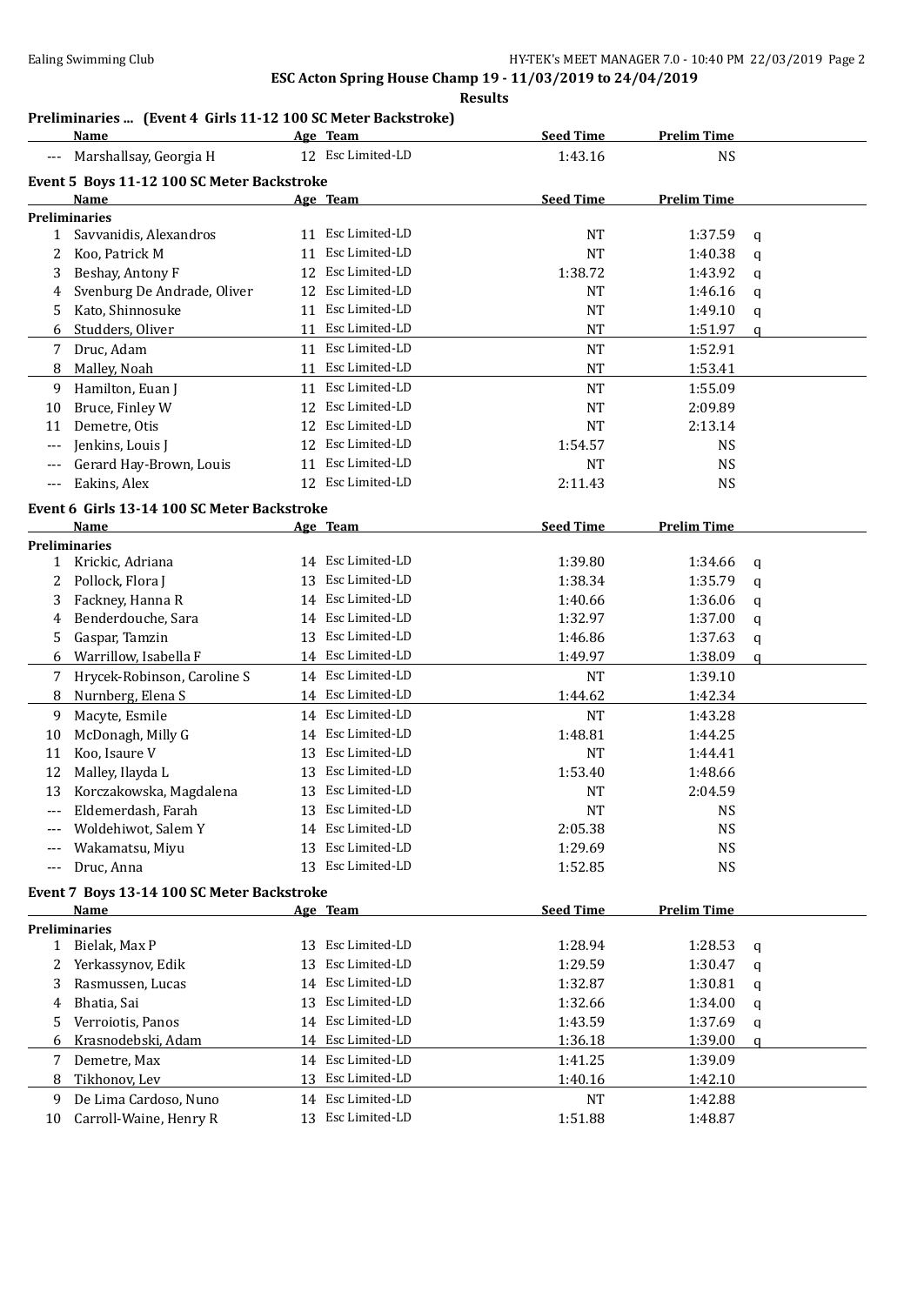### **Results**

### **Preliminaries ... (Event 7 Boys 13-14 100 SC Meter Backstroke)**

|     | <b>Name</b>                                     |    | Age Team          | <b>Seed Time</b> | <b>Prelim Time</b> |             |
|-----|-------------------------------------------------|----|-------------------|------------------|--------------------|-------------|
|     | 11 Leaviss, Stanley                             |    | 13 Esc Limited-LD | 1:45.66          | 1:50.78            |             |
| 12  | Macaraig, Ervin                                 |    | 14 Esc Limited-LD | 2:03.46          | 1:52.22            |             |
| 13  | Irimia, Cosmin                                  | 13 | Esc Limited-LD    | 1:55.06          | 1:53.28            |             |
| 14  | Manners, Alfie                                  | 13 | Esc Limited-LD    | 2:07.94          | 1:53.78            |             |
| 15  | Bialek, Kacper                                  | 13 | Esc Limited-LD    | 1:56.32          | 1:54.53            |             |
| 16  | Amara, Hugo J                                   |    | 13 Esc Limited-LD | <b>NT</b>        | 2:02.56            |             |
|     | Event 8 Girls 15 & Over 100 SC Meter Backstroke |    |                   |                  |                    |             |
|     | Name                                            |    | Age Team          | <b>Seed Time</b> | <b>Prelim Time</b> |             |
|     | <b>Preliminaries</b>                            |    |                   |                  |                    |             |
|     | 1 Krynska, Agatka                               |    | 19 Esc Limited-LD | 1:15.68          | 1:19.78            | q           |
| 2   | Beetham, Gwen                                   | 15 | Esc Limited-LD    | 1:20.57          | 1:25.79            | q           |
| 3   | Beben, Nicola                                   |    | 16 Esc Limited-LD | 1:28.53          | 1:29.28            | $\mathbf q$ |
| 4   | Egelie, Francine                                |    | 16 Esc Limited-LD | 1:28.44          | 1:30.97            | q           |
| 5.  | Macyte, Rugile                                  |    | 17 Esc Limited-LD | <b>NT</b>        | 1:31.72            | $\mathbf q$ |
| 6   | Kynaston, Eva L                                 |    | 15 Esc Limited-LD | 1:30.82          | 1:40.65            | q           |
| 7   | Streltsova, Sofia                               |    | 16 Esc Limited-LD | 1:37.37          | 1:40.82            |             |
|     | Event 9 Boys 15 & Over 100 SC Meter Backstroke  |    |                   |                  |                    |             |
|     | Name                                            |    | Age Team          | <b>Seed Time</b> | <b>Prelim Time</b> |             |
|     | <b>Preliminaries</b>                            |    |                   |                  |                    |             |
| 1   | Decimavilla, Iker                               | 15 | Esc Limited-LD    | 1:13.82          | 1:16.15            | q           |
| 2   | Fackney, Bailey G                               | 17 | Esc Limited-LD    | NT               | 1:16.31            | q           |
| 3   | Krynski, Jacek                                  | 16 | Esc Limited-LD    | 1:16.38          | 1:18.90            | q           |
| 4   | De Zoysa, Julian                                | 17 | Esc Limited-LD    | NT               | 1:20.85            | q           |
| 5   | Jones, Oscar                                    | 16 | Esc Limited-LD    | 1:27.03          | 1:25.25            | q           |
| 6   | Stojsavljevic, Savo                             | 15 | Esc Limited-LD    | 1:26.72          | 1:25.66            | q           |
| 7   | Mady, Jean T                                    |    | 15 Esc Limited-LD | <b>NT</b>        | 1:26.28            |             |
| 8   | Ziniak, Alexander                               |    | 18 Esc Limited-LD | <b>NT</b>        | 1:27.00            |             |
| 9   | De Zoysa, Joshua                                | 15 | Esc Limited-LD    | 1:49.16          | 1:29.69            |             |
| 10  | Savvanidis, Philippos                           |    | 15 Esc Limited-LD | 1:24.53          | 1:30.82            |             |
|     | Event 10 Boys 8 & Under 25 SC Meter Freestyle   |    |                   |                  |                    |             |
|     | Name                                            |    | Age Team          | <b>Seed Time</b> | <b>Prelim Time</b> |             |
|     | <b>Preliminaries</b>                            |    |                   |                  |                    |             |
|     | 1 Rodgers, Nicholas T                           |    | 8 Esc Limited-LD  | <b>NT</b>        | 20.82              | q           |
|     | Event 11 Girls 9-10 50 SC Meter Freestyle       |    |                   |                  |                    |             |
|     | Name                                            |    | Age Team          | <b>Seed Time</b> | <b>Prelim Time</b> |             |
|     | <b>Preliminaries</b>                            |    |                   |                  |                    |             |
| 1   | Rodgers, Emilia V                               | 10 | Esc Limited-LD    | 41.63            | 43.15              | q           |
| 2   | Rasmussen, Mia                                  | 10 | Esc Limited-LD    | 43.11            | 44.10              | q           |
| 3   | Von Muhlen, Madeleine                           | 10 | Esc Limited-LD    | 49.10            | 46.47              | q           |
| 4   | Gaspar, Csenge                                  | 10 | Esc Limited-LD    | <b>NT</b>        | 46.97              | q           |
| 5.  | Eakins, Isabelle                                | 10 | Esc Limited-LD    | 50.53            | 47.40              | q           |
| 6   | Nurnberg, Martina                               | q  | Esc Limited-LD    | NT               | 50.19              | q           |
| 7   | Romin, Ebe                                      |    | 9 Esc Limited-LD  | <b>NT</b>        | 50.31              |             |
| 8   | Durn, Eloise J                                  |    | Esc Limited-LD    | <b>NT</b>        | 51.53              |             |
| --- | Howell-Jones, Edie A                            |    | 10 Esc Limited-LD | <b>NT</b>        | <b>NS</b>          |             |
|     | Event 12 Boys 9-10 50 SC Meter Freestyle        |    |                   |                  |                    |             |
|     | Name                                            |    | Age Team          | <b>Seed Time</b> | <b>Prelim Time</b> |             |
|     | <b>Preliminaries</b>                            |    |                   |                  |                    |             |
|     | 1 Wakamatsu, Daigo                              | 10 | Esc Limited-LD    | 37.68            | 36.17              | q           |
|     | 2 Ceric, Andrej                                 |    | 10 Esc Limited-LD | NT               | 45.00              | $\mathbf q$ |
|     |                                                 |    |                   |                  |                    |             |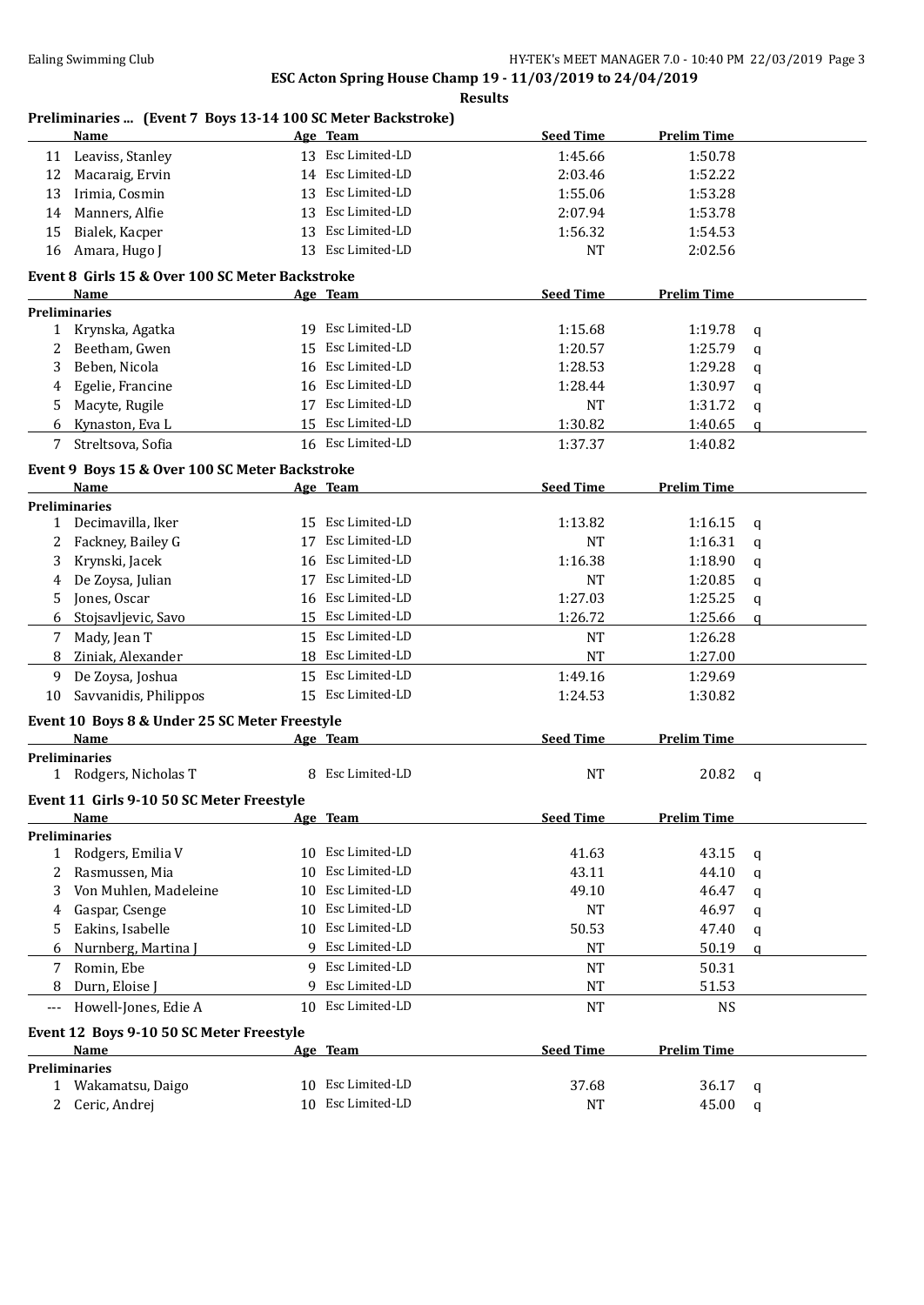### **Results**

### **Preliminaries ... (Event 12 Boys 9-10 50 SC Meter Freestyle)**

| <b>Seed Time</b><br><b>Prelim Time</b><br>Age Team<br>Name<br>10 Esc Limited-LD<br>Skitsko, Artur<br><b>NT</b><br>46.25<br>3<br>q<br>Esc Limited-LD<br>9<br><b>NT</b><br>53.37<br>Keating, Patrick<br>4<br>q<br>Esc Limited-LD<br>Ivanov, Valentino<br><b>NT</b><br>55.57<br>5<br>9<br>q<br><b>NT</b><br>10 Esc Limited-LD<br>59.87<br>Zimbakovski, Kieran<br>6<br>q<br>10 Esc Limited-LD<br>Manners, Henry G<br>$\rm{NT}$<br>1:04.25<br>7<br><b>NT</b><br>Verroiotis, George S<br>10 Esc Limited-LD<br>1:06.78<br>8<br>Event 13 Girls 11-12 100 SC Meter Freestyle<br><b>Seed Time</b><br><b>Prelim Time</b><br>Name<br>Age Team<br><b>Preliminaries</b><br>12 Esc Limited-LD<br>1 Yoneda, Yuka<br>1:27.34<br>1:19.91<br>q<br>12 Esc Limited-LD<br>Pritchard, Lily M<br>1:24.72<br>1:25.57<br>2<br>q<br>11 Esc Limited-LD<br>Crawford, Florence A<br>NT<br>1:28.56<br>3<br>q<br>12 Esc Limited-LD<br>Keating, Ciara<br>1:32.22<br>1:30.07<br>4<br>q<br>12 Esc Limited-LD<br>Rasmussen, Alice<br>1:30.18<br>1:30.84<br>5<br>$\mathsf{q}$<br>Blenkinsop, Eve<br>11 Esc Limited-LD<br><b>NT</b><br>1:35.31<br>6<br>$\mathbf q$<br>Esc Limited-LD<br>1:37.60<br>Grant, Myriam<br>12<br>1:36.22<br>7<br>11 Esc Limited-LD<br><b>NT</b><br>1:37.37<br>McGillveray, Isabella H<br>8<br>Elliott, Maddie R<br>12 Esc Limited-LD<br>1:51.28<br>1:41.50<br>9<br>Afonso, Ndia C<br>11 Esc Limited-LD<br><b>NT</b><br>1:42.59<br>10<br>11 Esc Limited-LD<br>$\rm{NT}$<br>Nurnberg, Silvia L<br>1:46.53<br>11<br>Esc Limited-LD<br>Habtamu, Bethanya<br><b>NT</b><br>1:47.15<br>12<br>12<br>Esc Limited-LD<br>13<br>Walsh, Erin<br><b>NT</b><br>1:48.78<br>11<br>Esc Limited-LD<br>Wiseman, Emma<br><b>NT</b><br>1:51.28<br>11<br>14<br>Esc Limited-LD<br>Elliott, Serena B<br><b>NT</b><br>1:53.40<br>15<br>11<br>Esc Limited-LD<br>$\rm{NT}$<br>Eldemerdash, Hannan<br>1:53.58<br>11<br>16<br>11 Esc Limited-LD<br>Habtamu, Efrata<br><b>NT</b><br>1:53.87<br>17<br>11 Esc Limited-LD<br>Kmiec, Oliwia<br><b>NT</b><br>1:54.94<br>18<br>11 Esc Limited-LD<br>Clarke, Orla M<br><b>NT</b><br>1:58.88<br>19<br>Esc Limited-LD<br>Patel, Shriya D<br><b>NT</b><br>1:59.76<br>20<br>11<br>Esc Limited-LD<br>Keegan, Ellie M<br>1:59.75<br>2:03.31<br>21<br>12<br>Cosic, Lara I<br>11 Esc Limited-LD<br>2:06.28<br>22<br>NT<br>12 Esc Limited-LD<br>Marshallsay, Georgia H<br>1:37.69<br>NS<br>$---$<br>11 Esc Limited-LD<br><b>NS</b><br>Stojsavljevic, Mika<br>NT<br>$---$<br>Event 14 Boys 11-12 100 SC Meter Freestyle<br><b>Seed Time</b><br><b>Prelim Time</b><br><b>Name</b><br><u>Age Team</u><br><b>Preliminaries</b><br>11 Esc Limited-LD<br>Savvanidis, Alexandros<br>1:26.00<br>NT<br>1<br>q<br>Esc Limited-LD<br>2<br>Druc, Adam<br>NT<br>1:32.50<br>11<br>q<br>Esc Limited-LD<br>Beshay, Antony F<br>12<br>1:35.12<br>1:35.13<br>3<br>q<br>Kato, Shinnosuke<br>Esc Limited-LD<br><b>NT</b><br>1:36.53<br>11<br>4<br>q<br>Esc Limited-LD<br>Koo, Patrick M<br><b>NT</b><br>1:39.22<br>11<br>5<br>q<br>Esc Limited-LD<br>Studders, Oliver<br><b>NT</b><br>1:39.34<br>11<br>6<br>q<br>Esc Limited-LD<br>Svenburg De Andrade, Oliver<br>$\rm{NT}$<br>12<br>1:40.72<br>7<br>Esc Limited-LD<br>Hamilton, Euan J<br><b>NT</b><br>1:44.97<br>11<br>8<br>11 Esc Limited-LD<br>Malley, Noah<br>NT<br>1:45.22<br>9<br>Esc Limited-LD<br>Demetre, Otis<br>2:05.03<br>12<br>NT<br>10<br>Esc Limited-LD<br>Bruce, Finley W<br>NT<br>2:12.02<br>12<br>11<br>Esc Limited-LD<br>Jenkins, Louis J<br>1:48.09<br><b>NS</b><br>12<br>$---$ |                                                                    |  |
|----------------------------------------------------------------------------------------------------------------------------------------------------------------------------------------------------------------------------------------------------------------------------------------------------------------------------------------------------------------------------------------------------------------------------------------------------------------------------------------------------------------------------------------------------------------------------------------------------------------------------------------------------------------------------------------------------------------------------------------------------------------------------------------------------------------------------------------------------------------------------------------------------------------------------------------------------------------------------------------------------------------------------------------------------------------------------------------------------------------------------------------------------------------------------------------------------------------------------------------------------------------------------------------------------------------------------------------------------------------------------------------------------------------------------------------------------------------------------------------------------------------------------------------------------------------------------------------------------------------------------------------------------------------------------------------------------------------------------------------------------------------------------------------------------------------------------------------------------------------------------------------------------------------------------------------------------------------------------------------------------------------------------------------------------------------------------------------------------------------------------------------------------------------------------------------------------------------------------------------------------------------------------------------------------------------------------------------------------------------------------------------------------------------------------------------------------------------------------------------------------------------------------------------------------------------------------------------------------------------------------------------------------------------------------------------------------------------------------------------------------------------------------------------------------------------------------------------------------------------------------------------------------------------------------------------------------------------------------------------------------------------------------------------------------------------------------------------------------------------------------------------------------------------------------------------------------------------------------------------------------------------------------------------------------------------------------------------------------------------------------------------------------------------------------------------------------------------------------------------------------------------------|--------------------------------------------------------------------|--|
|                                                                                                                                                                                                                                                                                                                                                                                                                                                                                                                                                                                                                                                                                                                                                                                                                                                                                                                                                                                                                                                                                                                                                                                                                                                                                                                                                                                                                                                                                                                                                                                                                                                                                                                                                                                                                                                                                                                                                                                                                                                                                                                                                                                                                                                                                                                                                                                                                                                                                                                                                                                                                                                                                                                                                                                                                                                                                                                                                                                                                                                                                                                                                                                                                                                                                                                                                                                                                                                                                                                      |                                                                    |  |
|                                                                                                                                                                                                                                                                                                                                                                                                                                                                                                                                                                                                                                                                                                                                                                                                                                                                                                                                                                                                                                                                                                                                                                                                                                                                                                                                                                                                                                                                                                                                                                                                                                                                                                                                                                                                                                                                                                                                                                                                                                                                                                                                                                                                                                                                                                                                                                                                                                                                                                                                                                                                                                                                                                                                                                                                                                                                                                                                                                                                                                                                                                                                                                                                                                                                                                                                                                                                                                                                                                                      |                                                                    |  |
|                                                                                                                                                                                                                                                                                                                                                                                                                                                                                                                                                                                                                                                                                                                                                                                                                                                                                                                                                                                                                                                                                                                                                                                                                                                                                                                                                                                                                                                                                                                                                                                                                                                                                                                                                                                                                                                                                                                                                                                                                                                                                                                                                                                                                                                                                                                                                                                                                                                                                                                                                                                                                                                                                                                                                                                                                                                                                                                                                                                                                                                                                                                                                                                                                                                                                                                                                                                                                                                                                                                      |                                                                    |  |
|                                                                                                                                                                                                                                                                                                                                                                                                                                                                                                                                                                                                                                                                                                                                                                                                                                                                                                                                                                                                                                                                                                                                                                                                                                                                                                                                                                                                                                                                                                                                                                                                                                                                                                                                                                                                                                                                                                                                                                                                                                                                                                                                                                                                                                                                                                                                                                                                                                                                                                                                                                                                                                                                                                                                                                                                                                                                                                                                                                                                                                                                                                                                                                                                                                                                                                                                                                                                                                                                                                                      |                                                                    |  |
|                                                                                                                                                                                                                                                                                                                                                                                                                                                                                                                                                                                                                                                                                                                                                                                                                                                                                                                                                                                                                                                                                                                                                                                                                                                                                                                                                                                                                                                                                                                                                                                                                                                                                                                                                                                                                                                                                                                                                                                                                                                                                                                                                                                                                                                                                                                                                                                                                                                                                                                                                                                                                                                                                                                                                                                                                                                                                                                                                                                                                                                                                                                                                                                                                                                                                                                                                                                                                                                                                                                      |                                                                    |  |
|                                                                                                                                                                                                                                                                                                                                                                                                                                                                                                                                                                                                                                                                                                                                                                                                                                                                                                                                                                                                                                                                                                                                                                                                                                                                                                                                                                                                                                                                                                                                                                                                                                                                                                                                                                                                                                                                                                                                                                                                                                                                                                                                                                                                                                                                                                                                                                                                                                                                                                                                                                                                                                                                                                                                                                                                                                                                                                                                                                                                                                                                                                                                                                                                                                                                                                                                                                                                                                                                                                                      |                                                                    |  |
|                                                                                                                                                                                                                                                                                                                                                                                                                                                                                                                                                                                                                                                                                                                                                                                                                                                                                                                                                                                                                                                                                                                                                                                                                                                                                                                                                                                                                                                                                                                                                                                                                                                                                                                                                                                                                                                                                                                                                                                                                                                                                                                                                                                                                                                                                                                                                                                                                                                                                                                                                                                                                                                                                                                                                                                                                                                                                                                                                                                                                                                                                                                                                                                                                                                                                                                                                                                                                                                                                                                      |                                                                    |  |
|                                                                                                                                                                                                                                                                                                                                                                                                                                                                                                                                                                                                                                                                                                                                                                                                                                                                                                                                                                                                                                                                                                                                                                                                                                                                                                                                                                                                                                                                                                                                                                                                                                                                                                                                                                                                                                                                                                                                                                                                                                                                                                                                                                                                                                                                                                                                                                                                                                                                                                                                                                                                                                                                                                                                                                                                                                                                                                                                                                                                                                                                                                                                                                                                                                                                                                                                                                                                                                                                                                                      |                                                                    |  |
|                                                                                                                                                                                                                                                                                                                                                                                                                                                                                                                                                                                                                                                                                                                                                                                                                                                                                                                                                                                                                                                                                                                                                                                                                                                                                                                                                                                                                                                                                                                                                                                                                                                                                                                                                                                                                                                                                                                                                                                                                                                                                                                                                                                                                                                                                                                                                                                                                                                                                                                                                                                                                                                                                                                                                                                                                                                                                                                                                                                                                                                                                                                                                                                                                                                                                                                                                                                                                                                                                                                      |                                                                    |  |
|                                                                                                                                                                                                                                                                                                                                                                                                                                                                                                                                                                                                                                                                                                                                                                                                                                                                                                                                                                                                                                                                                                                                                                                                                                                                                                                                                                                                                                                                                                                                                                                                                                                                                                                                                                                                                                                                                                                                                                                                                                                                                                                                                                                                                                                                                                                                                                                                                                                                                                                                                                                                                                                                                                                                                                                                                                                                                                                                                                                                                                                                                                                                                                                                                                                                                                                                                                                                                                                                                                                      |                                                                    |  |
|                                                                                                                                                                                                                                                                                                                                                                                                                                                                                                                                                                                                                                                                                                                                                                                                                                                                                                                                                                                                                                                                                                                                                                                                                                                                                                                                                                                                                                                                                                                                                                                                                                                                                                                                                                                                                                                                                                                                                                                                                                                                                                                                                                                                                                                                                                                                                                                                                                                                                                                                                                                                                                                                                                                                                                                                                                                                                                                                                                                                                                                                                                                                                                                                                                                                                                                                                                                                                                                                                                                      |                                                                    |  |
|                                                                                                                                                                                                                                                                                                                                                                                                                                                                                                                                                                                                                                                                                                                                                                                                                                                                                                                                                                                                                                                                                                                                                                                                                                                                                                                                                                                                                                                                                                                                                                                                                                                                                                                                                                                                                                                                                                                                                                                                                                                                                                                                                                                                                                                                                                                                                                                                                                                                                                                                                                                                                                                                                                                                                                                                                                                                                                                                                                                                                                                                                                                                                                                                                                                                                                                                                                                                                                                                                                                      |                                                                    |  |
|                                                                                                                                                                                                                                                                                                                                                                                                                                                                                                                                                                                                                                                                                                                                                                                                                                                                                                                                                                                                                                                                                                                                                                                                                                                                                                                                                                                                                                                                                                                                                                                                                                                                                                                                                                                                                                                                                                                                                                                                                                                                                                                                                                                                                                                                                                                                                                                                                                                                                                                                                                                                                                                                                                                                                                                                                                                                                                                                                                                                                                                                                                                                                                                                                                                                                                                                                                                                                                                                                                                      |                                                                    |  |
|                                                                                                                                                                                                                                                                                                                                                                                                                                                                                                                                                                                                                                                                                                                                                                                                                                                                                                                                                                                                                                                                                                                                                                                                                                                                                                                                                                                                                                                                                                                                                                                                                                                                                                                                                                                                                                                                                                                                                                                                                                                                                                                                                                                                                                                                                                                                                                                                                                                                                                                                                                                                                                                                                                                                                                                                                                                                                                                                                                                                                                                                                                                                                                                                                                                                                                                                                                                                                                                                                                                      |                                                                    |  |
|                                                                                                                                                                                                                                                                                                                                                                                                                                                                                                                                                                                                                                                                                                                                                                                                                                                                                                                                                                                                                                                                                                                                                                                                                                                                                                                                                                                                                                                                                                                                                                                                                                                                                                                                                                                                                                                                                                                                                                                                                                                                                                                                                                                                                                                                                                                                                                                                                                                                                                                                                                                                                                                                                                                                                                                                                                                                                                                                                                                                                                                                                                                                                                                                                                                                                                                                                                                                                                                                                                                      |                                                                    |  |
|                                                                                                                                                                                                                                                                                                                                                                                                                                                                                                                                                                                                                                                                                                                                                                                                                                                                                                                                                                                                                                                                                                                                                                                                                                                                                                                                                                                                                                                                                                                                                                                                                                                                                                                                                                                                                                                                                                                                                                                                                                                                                                                                                                                                                                                                                                                                                                                                                                                                                                                                                                                                                                                                                                                                                                                                                                                                                                                                                                                                                                                                                                                                                                                                                                                                                                                                                                                                                                                                                                                      |                                                                    |  |
|                                                                                                                                                                                                                                                                                                                                                                                                                                                                                                                                                                                                                                                                                                                                                                                                                                                                                                                                                                                                                                                                                                                                                                                                                                                                                                                                                                                                                                                                                                                                                                                                                                                                                                                                                                                                                                                                                                                                                                                                                                                                                                                                                                                                                                                                                                                                                                                                                                                                                                                                                                                                                                                                                                                                                                                                                                                                                                                                                                                                                                                                                                                                                                                                                                                                                                                                                                                                                                                                                                                      |                                                                    |  |
|                                                                                                                                                                                                                                                                                                                                                                                                                                                                                                                                                                                                                                                                                                                                                                                                                                                                                                                                                                                                                                                                                                                                                                                                                                                                                                                                                                                                                                                                                                                                                                                                                                                                                                                                                                                                                                                                                                                                                                                                                                                                                                                                                                                                                                                                                                                                                                                                                                                                                                                                                                                                                                                                                                                                                                                                                                                                                                                                                                                                                                                                                                                                                                                                                                                                                                                                                                                                                                                                                                                      |                                                                    |  |
|                                                                                                                                                                                                                                                                                                                                                                                                                                                                                                                                                                                                                                                                                                                                                                                                                                                                                                                                                                                                                                                                                                                                                                                                                                                                                                                                                                                                                                                                                                                                                                                                                                                                                                                                                                                                                                                                                                                                                                                                                                                                                                                                                                                                                                                                                                                                                                                                                                                                                                                                                                                                                                                                                                                                                                                                                                                                                                                                                                                                                                                                                                                                                                                                                                                                                                                                                                                                                                                                                                                      |                                                                    |  |
|                                                                                                                                                                                                                                                                                                                                                                                                                                                                                                                                                                                                                                                                                                                                                                                                                                                                                                                                                                                                                                                                                                                                                                                                                                                                                                                                                                                                                                                                                                                                                                                                                                                                                                                                                                                                                                                                                                                                                                                                                                                                                                                                                                                                                                                                                                                                                                                                                                                                                                                                                                                                                                                                                                                                                                                                                                                                                                                                                                                                                                                                                                                                                                                                                                                                                                                                                                                                                                                                                                                      |                                                                    |  |
|                                                                                                                                                                                                                                                                                                                                                                                                                                                                                                                                                                                                                                                                                                                                                                                                                                                                                                                                                                                                                                                                                                                                                                                                                                                                                                                                                                                                                                                                                                                                                                                                                                                                                                                                                                                                                                                                                                                                                                                                                                                                                                                                                                                                                                                                                                                                                                                                                                                                                                                                                                                                                                                                                                                                                                                                                                                                                                                                                                                                                                                                                                                                                                                                                                                                                                                                                                                                                                                                                                                      |                                                                    |  |
|                                                                                                                                                                                                                                                                                                                                                                                                                                                                                                                                                                                                                                                                                                                                                                                                                                                                                                                                                                                                                                                                                                                                                                                                                                                                                                                                                                                                                                                                                                                                                                                                                                                                                                                                                                                                                                                                                                                                                                                                                                                                                                                                                                                                                                                                                                                                                                                                                                                                                                                                                                                                                                                                                                                                                                                                                                                                                                                                                                                                                                                                                                                                                                                                                                                                                                                                                                                                                                                                                                                      |                                                                    |  |
|                                                                                                                                                                                                                                                                                                                                                                                                                                                                                                                                                                                                                                                                                                                                                                                                                                                                                                                                                                                                                                                                                                                                                                                                                                                                                                                                                                                                                                                                                                                                                                                                                                                                                                                                                                                                                                                                                                                                                                                                                                                                                                                                                                                                                                                                                                                                                                                                                                                                                                                                                                                                                                                                                                                                                                                                                                                                                                                                                                                                                                                                                                                                                                                                                                                                                                                                                                                                                                                                                                                      |                                                                    |  |
|                                                                                                                                                                                                                                                                                                                                                                                                                                                                                                                                                                                                                                                                                                                                                                                                                                                                                                                                                                                                                                                                                                                                                                                                                                                                                                                                                                                                                                                                                                                                                                                                                                                                                                                                                                                                                                                                                                                                                                                                                                                                                                                                                                                                                                                                                                                                                                                                                                                                                                                                                                                                                                                                                                                                                                                                                                                                                                                                                                                                                                                                                                                                                                                                                                                                                                                                                                                                                                                                                                                      |                                                                    |  |
|                                                                                                                                                                                                                                                                                                                                                                                                                                                                                                                                                                                                                                                                                                                                                                                                                                                                                                                                                                                                                                                                                                                                                                                                                                                                                                                                                                                                                                                                                                                                                                                                                                                                                                                                                                                                                                                                                                                                                                                                                                                                                                                                                                                                                                                                                                                                                                                                                                                                                                                                                                                                                                                                                                                                                                                                                                                                                                                                                                                                                                                                                                                                                                                                                                                                                                                                                                                                                                                                                                                      |                                                                    |  |
|                                                                                                                                                                                                                                                                                                                                                                                                                                                                                                                                                                                                                                                                                                                                                                                                                                                                                                                                                                                                                                                                                                                                                                                                                                                                                                                                                                                                                                                                                                                                                                                                                                                                                                                                                                                                                                                                                                                                                                                                                                                                                                                                                                                                                                                                                                                                                                                                                                                                                                                                                                                                                                                                                                                                                                                                                                                                                                                                                                                                                                                                                                                                                                                                                                                                                                                                                                                                                                                                                                                      |                                                                    |  |
|                                                                                                                                                                                                                                                                                                                                                                                                                                                                                                                                                                                                                                                                                                                                                                                                                                                                                                                                                                                                                                                                                                                                                                                                                                                                                                                                                                                                                                                                                                                                                                                                                                                                                                                                                                                                                                                                                                                                                                                                                                                                                                                                                                                                                                                                                                                                                                                                                                                                                                                                                                                                                                                                                                                                                                                                                                                                                                                                                                                                                                                                                                                                                                                                                                                                                                                                                                                                                                                                                                                      |                                                                    |  |
|                                                                                                                                                                                                                                                                                                                                                                                                                                                                                                                                                                                                                                                                                                                                                                                                                                                                                                                                                                                                                                                                                                                                                                                                                                                                                                                                                                                                                                                                                                                                                                                                                                                                                                                                                                                                                                                                                                                                                                                                                                                                                                                                                                                                                                                                                                                                                                                                                                                                                                                                                                                                                                                                                                                                                                                                                                                                                                                                                                                                                                                                                                                                                                                                                                                                                                                                                                                                                                                                                                                      |                                                                    |  |
|                                                                                                                                                                                                                                                                                                                                                                                                                                                                                                                                                                                                                                                                                                                                                                                                                                                                                                                                                                                                                                                                                                                                                                                                                                                                                                                                                                                                                                                                                                                                                                                                                                                                                                                                                                                                                                                                                                                                                                                                                                                                                                                                                                                                                                                                                                                                                                                                                                                                                                                                                                                                                                                                                                                                                                                                                                                                                                                                                                                                                                                                                                                                                                                                                                                                                                                                                                                                                                                                                                                      |                                                                    |  |
|                                                                                                                                                                                                                                                                                                                                                                                                                                                                                                                                                                                                                                                                                                                                                                                                                                                                                                                                                                                                                                                                                                                                                                                                                                                                                                                                                                                                                                                                                                                                                                                                                                                                                                                                                                                                                                                                                                                                                                                                                                                                                                                                                                                                                                                                                                                                                                                                                                                                                                                                                                                                                                                                                                                                                                                                                                                                                                                                                                                                                                                                                                                                                                                                                                                                                                                                                                                                                                                                                                                      |                                                                    |  |
|                                                                                                                                                                                                                                                                                                                                                                                                                                                                                                                                                                                                                                                                                                                                                                                                                                                                                                                                                                                                                                                                                                                                                                                                                                                                                                                                                                                                                                                                                                                                                                                                                                                                                                                                                                                                                                                                                                                                                                                                                                                                                                                                                                                                                                                                                                                                                                                                                                                                                                                                                                                                                                                                                                                                                                                                                                                                                                                                                                                                                                                                                                                                                                                                                                                                                                                                                                                                                                                                                                                      |                                                                    |  |
|                                                                                                                                                                                                                                                                                                                                                                                                                                                                                                                                                                                                                                                                                                                                                                                                                                                                                                                                                                                                                                                                                                                                                                                                                                                                                                                                                                                                                                                                                                                                                                                                                                                                                                                                                                                                                                                                                                                                                                                                                                                                                                                                                                                                                                                                                                                                                                                                                                                                                                                                                                                                                                                                                                                                                                                                                                                                                                                                                                                                                                                                                                                                                                                                                                                                                                                                                                                                                                                                                                                      |                                                                    |  |
|                                                                                                                                                                                                                                                                                                                                                                                                                                                                                                                                                                                                                                                                                                                                                                                                                                                                                                                                                                                                                                                                                                                                                                                                                                                                                                                                                                                                                                                                                                                                                                                                                                                                                                                                                                                                                                                                                                                                                                                                                                                                                                                                                                                                                                                                                                                                                                                                                                                                                                                                                                                                                                                                                                                                                                                                                                                                                                                                                                                                                                                                                                                                                                                                                                                                                                                                                                                                                                                                                                                      |                                                                    |  |
|                                                                                                                                                                                                                                                                                                                                                                                                                                                                                                                                                                                                                                                                                                                                                                                                                                                                                                                                                                                                                                                                                                                                                                                                                                                                                                                                                                                                                                                                                                                                                                                                                                                                                                                                                                                                                                                                                                                                                                                                                                                                                                                                                                                                                                                                                                                                                                                                                                                                                                                                                                                                                                                                                                                                                                                                                                                                                                                                                                                                                                                                                                                                                                                                                                                                                                                                                                                                                                                                                                                      |                                                                    |  |
|                                                                                                                                                                                                                                                                                                                                                                                                                                                                                                                                                                                                                                                                                                                                                                                                                                                                                                                                                                                                                                                                                                                                                                                                                                                                                                                                                                                                                                                                                                                                                                                                                                                                                                                                                                                                                                                                                                                                                                                                                                                                                                                                                                                                                                                                                                                                                                                                                                                                                                                                                                                                                                                                                                                                                                                                                                                                                                                                                                                                                                                                                                                                                                                                                                                                                                                                                                                                                                                                                                                      |                                                                    |  |
|                                                                                                                                                                                                                                                                                                                                                                                                                                                                                                                                                                                                                                                                                                                                                                                                                                                                                                                                                                                                                                                                                                                                                                                                                                                                                                                                                                                                                                                                                                                                                                                                                                                                                                                                                                                                                                                                                                                                                                                                                                                                                                                                                                                                                                                                                                                                                                                                                                                                                                                                                                                                                                                                                                                                                                                                                                                                                                                                                                                                                                                                                                                                                                                                                                                                                                                                                                                                                                                                                                                      |                                                                    |  |
|                                                                                                                                                                                                                                                                                                                                                                                                                                                                                                                                                                                                                                                                                                                                                                                                                                                                                                                                                                                                                                                                                                                                                                                                                                                                                                                                                                                                                                                                                                                                                                                                                                                                                                                                                                                                                                                                                                                                                                                                                                                                                                                                                                                                                                                                                                                                                                                                                                                                                                                                                                                                                                                                                                                                                                                                                                                                                                                                                                                                                                                                                                                                                                                                                                                                                                                                                                                                                                                                                                                      |                                                                    |  |
|                                                                                                                                                                                                                                                                                                                                                                                                                                                                                                                                                                                                                                                                                                                                                                                                                                                                                                                                                                                                                                                                                                                                                                                                                                                                                                                                                                                                                                                                                                                                                                                                                                                                                                                                                                                                                                                                                                                                                                                                                                                                                                                                                                                                                                                                                                                                                                                                                                                                                                                                                                                                                                                                                                                                                                                                                                                                                                                                                                                                                                                                                                                                                                                                                                                                                                                                                                                                                                                                                                                      |                                                                    |  |
|                                                                                                                                                                                                                                                                                                                                                                                                                                                                                                                                                                                                                                                                                                                                                                                                                                                                                                                                                                                                                                                                                                                                                                                                                                                                                                                                                                                                                                                                                                                                                                                                                                                                                                                                                                                                                                                                                                                                                                                                                                                                                                                                                                                                                                                                                                                                                                                                                                                                                                                                                                                                                                                                                                                                                                                                                                                                                                                                                                                                                                                                                                                                                                                                                                                                                                                                                                                                                                                                                                                      |                                                                    |  |
|                                                                                                                                                                                                                                                                                                                                                                                                                                                                                                                                                                                                                                                                                                                                                                                                                                                                                                                                                                                                                                                                                                                                                                                                                                                                                                                                                                                                                                                                                                                                                                                                                                                                                                                                                                                                                                                                                                                                                                                                                                                                                                                                                                                                                                                                                                                                                                                                                                                                                                                                                                                                                                                                                                                                                                                                                                                                                                                                                                                                                                                                                                                                                                                                                                                                                                                                                                                                                                                                                                                      |                                                                    |  |
|                                                                                                                                                                                                                                                                                                                                                                                                                                                                                                                                                                                                                                                                                                                                                                                                                                                                                                                                                                                                                                                                                                                                                                                                                                                                                                                                                                                                                                                                                                                                                                                                                                                                                                                                                                                                                                                                                                                                                                                                                                                                                                                                                                                                                                                                                                                                                                                                                                                                                                                                                                                                                                                                                                                                                                                                                                                                                                                                                                                                                                                                                                                                                                                                                                                                                                                                                                                                                                                                                                                      |                                                                    |  |
|                                                                                                                                                                                                                                                                                                                                                                                                                                                                                                                                                                                                                                                                                                                                                                                                                                                                                                                                                                                                                                                                                                                                                                                                                                                                                                                                                                                                                                                                                                                                                                                                                                                                                                                                                                                                                                                                                                                                                                                                                                                                                                                                                                                                                                                                                                                                                                                                                                                                                                                                                                                                                                                                                                                                                                                                                                                                                                                                                                                                                                                                                                                                                                                                                                                                                                                                                                                                                                                                                                                      |                                                                    |  |
|                                                                                                                                                                                                                                                                                                                                                                                                                                                                                                                                                                                                                                                                                                                                                                                                                                                                                                                                                                                                                                                                                                                                                                                                                                                                                                                                                                                                                                                                                                                                                                                                                                                                                                                                                                                                                                                                                                                                                                                                                                                                                                                                                                                                                                                                                                                                                                                                                                                                                                                                                                                                                                                                                                                                                                                                                                                                                                                                                                                                                                                                                                                                                                                                                                                                                                                                                                                                                                                                                                                      |                                                                    |  |
|                                                                                                                                                                                                                                                                                                                                                                                                                                                                                                                                                                                                                                                                                                                                                                                                                                                                                                                                                                                                                                                                                                                                                                                                                                                                                                                                                                                                                                                                                                                                                                                                                                                                                                                                                                                                                                                                                                                                                                                                                                                                                                                                                                                                                                                                                                                                                                                                                                                                                                                                                                                                                                                                                                                                                                                                                                                                                                                                                                                                                                                                                                                                                                                                                                                                                                                                                                                                                                                                                                                      |                                                                    |  |
|                                                                                                                                                                                                                                                                                                                                                                                                                                                                                                                                                                                                                                                                                                                                                                                                                                                                                                                                                                                                                                                                                                                                                                                                                                                                                                                                                                                                                                                                                                                                                                                                                                                                                                                                                                                                                                                                                                                                                                                                                                                                                                                                                                                                                                                                                                                                                                                                                                                                                                                                                                                                                                                                                                                                                                                                                                                                                                                                                                                                                                                                                                                                                                                                                                                                                                                                                                                                                                                                                                                      |                                                                    |  |
|                                                                                                                                                                                                                                                                                                                                                                                                                                                                                                                                                                                                                                                                                                                                                                                                                                                                                                                                                                                                                                                                                                                                                                                                                                                                                                                                                                                                                                                                                                                                                                                                                                                                                                                                                                                                                                                                                                                                                                                                                                                                                                                                                                                                                                                                                                                                                                                                                                                                                                                                                                                                                                                                                                                                                                                                                                                                                                                                                                                                                                                                                                                                                                                                                                                                                                                                                                                                                                                                                                                      |                                                                    |  |
|                                                                                                                                                                                                                                                                                                                                                                                                                                                                                                                                                                                                                                                                                                                                                                                                                                                                                                                                                                                                                                                                                                                                                                                                                                                                                                                                                                                                                                                                                                                                                                                                                                                                                                                                                                                                                                                                                                                                                                                                                                                                                                                                                                                                                                                                                                                                                                                                                                                                                                                                                                                                                                                                                                                                                                                                                                                                                                                                                                                                                                                                                                                                                                                                                                                                                                                                                                                                                                                                                                                      |                                                                    |  |
|                                                                                                                                                                                                                                                                                                                                                                                                                                                                                                                                                                                                                                                                                                                                                                                                                                                                                                                                                                                                                                                                                                                                                                                                                                                                                                                                                                                                                                                                                                                                                                                                                                                                                                                                                                                                                                                                                                                                                                                                                                                                                                                                                                                                                                                                                                                                                                                                                                                                                                                                                                                                                                                                                                                                                                                                                                                                                                                                                                                                                                                                                                                                                                                                                                                                                                                                                                                                                                                                                                                      |                                                                    |  |
|                                                                                                                                                                                                                                                                                                                                                                                                                                                                                                                                                                                                                                                                                                                                                                                                                                                                                                                                                                                                                                                                                                                                                                                                                                                                                                                                                                                                                                                                                                                                                                                                                                                                                                                                                                                                                                                                                                                                                                                                                                                                                                                                                                                                                                                                                                                                                                                                                                                                                                                                                                                                                                                                                                                                                                                                                                                                                                                                                                                                                                                                                                                                                                                                                                                                                                                                                                                                                                                                                                                      |                                                                    |  |
| Esc Limited-LD<br>Gerard Hay-Brown, Louis<br>NT<br><b>NS</b><br>11                                                                                                                                                                                                                                                                                                                                                                                                                                                                                                                                                                                                                                                                                                                                                                                                                                                                                                                                                                                                                                                                                                                                                                                                                                                                                                                                                                                                                                                                                                                                                                                                                                                                                                                                                                                                                                                                                                                                                                                                                                                                                                                                                                                                                                                                                                                                                                                                                                                                                                                                                                                                                                                                                                                                                                                                                                                                                                                                                                                                                                                                                                                                                                                                                                                                                                                                                                                                                                                   |                                                                    |  |
|                                                                                                                                                                                                                                                                                                                                                                                                                                                                                                                                                                                                                                                                                                                                                                                                                                                                                                                                                                                                                                                                                                                                                                                                                                                                                                                                                                                                                                                                                                                                                                                                                                                                                                                                                                                                                                                                                                                                                                                                                                                                                                                                                                                                                                                                                                                                                                                                                                                                                                                                                                                                                                                                                                                                                                                                                                                                                                                                                                                                                                                                                                                                                                                                                                                                                                                                                                                                                                                                                                                      | 12 Esc Limited-LD<br>Eakins, Alex<br>2:00.16<br><b>NS</b><br>$---$ |  |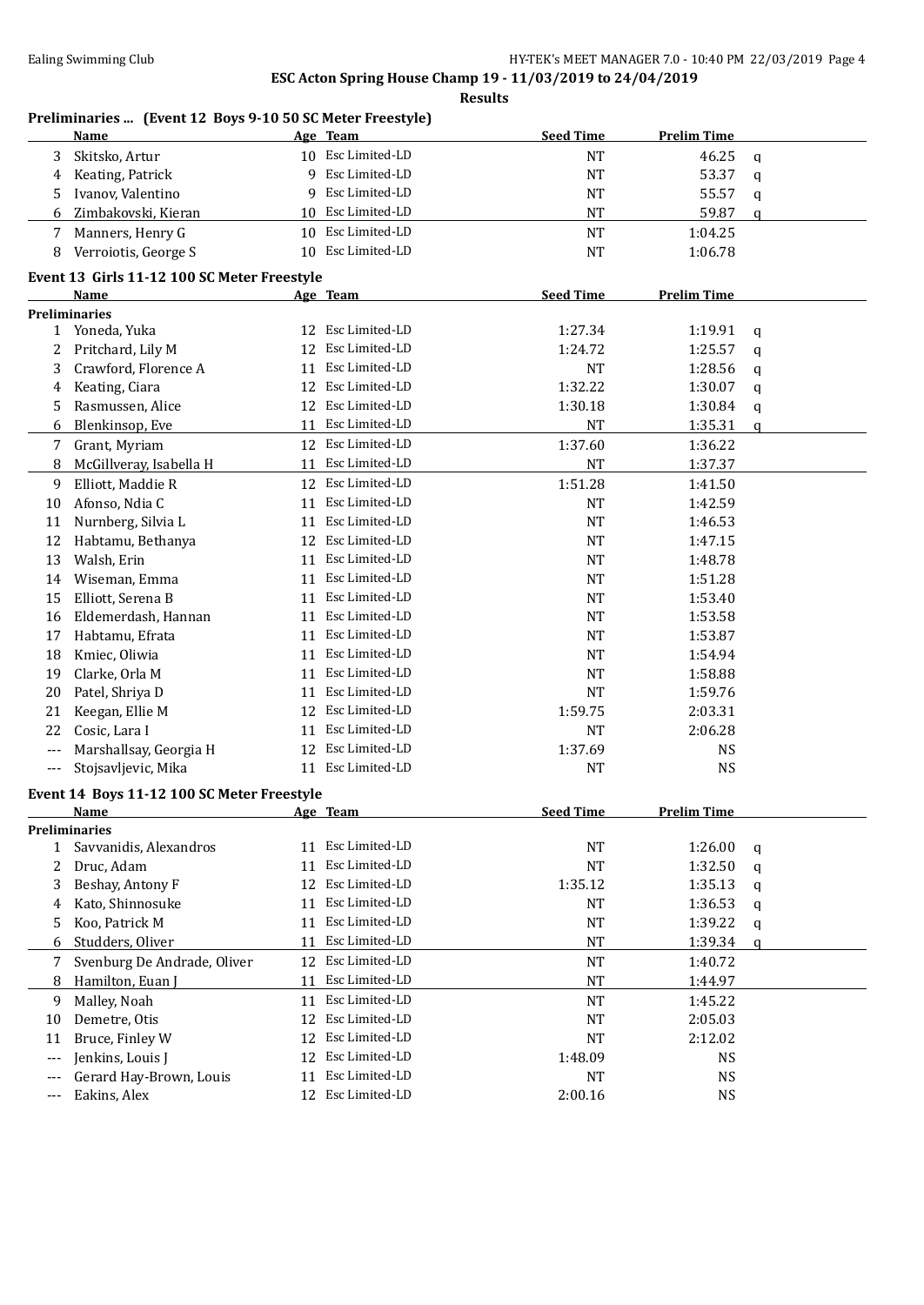**Results**

### **Event 15 Girls 13-14 100 SC Meter Freestyle**

| <b>Preliminaries</b><br>14 Esc Limited-LD<br>1 Krickic, Adriana<br>1:16.53<br>1:18.78<br>q<br>14 Esc Limited-LD<br>Fackney, Hanna R<br>1:32.43<br>1:23.82<br>2<br>q<br>Esc Limited-LD<br>Pollock, Flora J<br>1:28.38<br>1:25.82<br>3<br>13<br>q<br>Esc Limited-LD<br>McDonagh, Milly G<br>1:27.62<br>1:34.85<br>4<br>14<br>q<br>Koo, Isaure V<br>13 Esc Limited-LD<br>1:32.04<br>NT<br>5<br>q<br>Esc Limited-LD<br>Eldemerdash, Farah<br><b>NT</b><br>1:32.18<br>13<br>6<br>$\mathfrak q$<br>14 Esc Limited-LD<br>Nurnberg, Elena S<br>1:32.37<br>1:32.38<br>7<br>14 Esc Limited-LD<br>Macyte, Esmile<br><b>NT</b><br>1:32.88<br>8<br>Esc Limited-LD<br>1:38.63<br>Gaspar, Tamzin<br>1:33.28<br>9<br>13<br>Benderdouche, Sara<br>Esc Limited-LD<br>1:28.50<br>1:33.84<br>10<br>14<br>Warrillow, Isabella F<br>Esc Limited-LD<br>1:44.31<br>11<br>1:34.54<br>14<br>Esc Limited-LD<br>12<br>Malley, Ilayda L<br>1:37.53<br>13<br>1:34.85<br>Esc Limited-LD<br>13<br>Korczakowska, Magdalena<br><b>NT</b><br>13<br>1:47.72<br>Druc, Anna<br>Esc Limited-LD<br>1:42.60<br><b>NS</b><br>13<br>$---$<br>Hrycek-Robinson, Caroline S<br>Esc Limited-LD<br><b>NS</b><br>NT<br>14<br>$---$<br>Esc Limited-LD<br>Woldehiwot, Salem Y<br>2:00.00<br><b>NS</b><br>14<br>$---$<br>13 Esc Limited-LD<br>Wakamatsu, Miyu<br>1:19.13<br><b>NS</b><br>$---$<br>Event 16 Boys 13-14 100 SC Meter Freestyle<br><b>Seed Time</b><br><b>Prelim Time</b><br>Name<br>Age Team<br><b>Preliminaries</b><br>14 Esc Limited-LD<br>1 Verroiotis, Panos<br>1:24.84<br>1:19.97<br>q<br>Esc Limited-LD<br>Rasmussen, Lucas<br>1:18.97<br>1:21.47<br>2<br>14<br>q<br>Esc Limited-LD<br>Bielak, Max P<br>1:21.25<br>1:21.60<br>3<br>13<br>q<br>Esc Limited-LD<br>Krasnodebski, Adam<br>1:25.34<br>1:21.65<br>4<br>14<br>q<br>Esc Limited-LD<br>Yerkassynov, Edik<br>1:26.46<br>1:26.07<br>5.<br>13<br>q<br>Esc Limited-LD<br>1:27.65<br>1:29.19<br>6<br>Bhatia, Sai<br>13<br>q<br>14 Esc Limited-LD<br>De Lima Cardoso, Nuno<br><b>NT</b><br>1:29.25<br>7<br>13 Esc Limited-LD<br>8<br>Tikhonov, Lev<br>1:34.63<br>1:31.47<br>Esc Limited-LD<br>9<br>Demetre, Max<br>1:37.53<br>1:32.78<br>14<br>Esc Limited-LD<br>Macaraig, Ervin<br>1:48.38<br>1:33.81<br>10<br>14<br>Esc Limited-LD<br>Manners, Alfie<br>1:35.88<br>11<br>13<br>1:31.40<br>Esc Limited-LD<br>12<br>Bialek, Kacper<br>1:43.12<br>1:37.35<br>13<br>13<br>Leaviss, Stanley<br>Esc Limited-LD<br>1:30.35<br>1:38.86<br>13<br>Esc Limited-LD<br>Carroll-Waine, Henry R<br>1:42.22<br>14<br>13<br>1:41.56<br>15<br>Irimia, Cosmin<br>13 Esc Limited-LD<br>1:58.62<br>1:52.06<br>13 Esc Limited-LD<br>16 Amara, Hugo J<br><b>NT</b><br>2:04.30<br>Event 17 Girls 15 & Over 100 SC Meter Freestyle<br><b>Seed Time</b><br><b>Prelim Time</b><br>Name<br>Age Team<br><b>Preliminaries</b><br>Esc Limited-LD<br>1:06.02<br>1:09.66<br>Krynska, Agatka<br>$\mathbf{1}$<br>19<br>q<br>Esc Limited-LD<br>Korn, Chloe L<br>1:12.25<br>19<br>1:07.33<br>2<br>q<br>Beetham, Gwen<br>Esc Limited-LD<br>15<br>1:13.69<br>1:13.84<br>3<br>q<br>Esc Limited-LD<br>Streltsova, Sofia<br>16<br>1:13.44<br>1:14.81<br>4<br>q<br>Esc Limited-LD<br>Beben, Nicola<br>16<br>1:19.22<br>1:18.66<br>5<br>q<br>16 Esc Limited-LD<br>Egelie, Francine<br>1:12.19<br>1:19.37<br>6<br>q<br>Esc Limited-LD<br>Macyte, Rugile<br>1:28.25<br>17<br>NT<br>7<br>15 Esc Limited-LD<br>Kynaston, Eva L<br>1:25.47<br>1:35.28<br>8 | Name | Age Team | <b>Seed Time</b> | <b>Prelim Time</b> |  |
|------------------------------------------------------------------------------------------------------------------------------------------------------------------------------------------------------------------------------------------------------------------------------------------------------------------------------------------------------------------------------------------------------------------------------------------------------------------------------------------------------------------------------------------------------------------------------------------------------------------------------------------------------------------------------------------------------------------------------------------------------------------------------------------------------------------------------------------------------------------------------------------------------------------------------------------------------------------------------------------------------------------------------------------------------------------------------------------------------------------------------------------------------------------------------------------------------------------------------------------------------------------------------------------------------------------------------------------------------------------------------------------------------------------------------------------------------------------------------------------------------------------------------------------------------------------------------------------------------------------------------------------------------------------------------------------------------------------------------------------------------------------------------------------------------------------------------------------------------------------------------------------------------------------------------------------------------------------------------------------------------------------------------------------------------------------------------------------------------------------------------------------------------------------------------------------------------------------------------------------------------------------------------------------------------------------------------------------------------------------------------------------------------------------------------------------------------------------------------------------------------------------------------------------------------------------------------------------------------------------------------------------------------------------------------------------------------------------------------------------------------------------------------------------------------------------------------------------------------------------------------------------------------------------------------------------------------------------------------------------------------------------------------------------------------------------------------------------------------------------------------------------------------------------------------------------------------------------------------------------------------------------------------------------------------------------------------------------------------------------------------------------------------------------------------|------|----------|------------------|--------------------|--|
|                                                                                                                                                                                                                                                                                                                                                                                                                                                                                                                                                                                                                                                                                                                                                                                                                                                                                                                                                                                                                                                                                                                                                                                                                                                                                                                                                                                                                                                                                                                                                                                                                                                                                                                                                                                                                                                                                                                                                                                                                                                                                                                                                                                                                                                                                                                                                                                                                                                                                                                                                                                                                                                                                                                                                                                                                                                                                                                                                                                                                                                                                                                                                                                                                                                                                                                                                                                                                              |      |          |                  |                    |  |
|                                                                                                                                                                                                                                                                                                                                                                                                                                                                                                                                                                                                                                                                                                                                                                                                                                                                                                                                                                                                                                                                                                                                                                                                                                                                                                                                                                                                                                                                                                                                                                                                                                                                                                                                                                                                                                                                                                                                                                                                                                                                                                                                                                                                                                                                                                                                                                                                                                                                                                                                                                                                                                                                                                                                                                                                                                                                                                                                                                                                                                                                                                                                                                                                                                                                                                                                                                                                                              |      |          |                  |                    |  |
|                                                                                                                                                                                                                                                                                                                                                                                                                                                                                                                                                                                                                                                                                                                                                                                                                                                                                                                                                                                                                                                                                                                                                                                                                                                                                                                                                                                                                                                                                                                                                                                                                                                                                                                                                                                                                                                                                                                                                                                                                                                                                                                                                                                                                                                                                                                                                                                                                                                                                                                                                                                                                                                                                                                                                                                                                                                                                                                                                                                                                                                                                                                                                                                                                                                                                                                                                                                                                              |      |          |                  |                    |  |
|                                                                                                                                                                                                                                                                                                                                                                                                                                                                                                                                                                                                                                                                                                                                                                                                                                                                                                                                                                                                                                                                                                                                                                                                                                                                                                                                                                                                                                                                                                                                                                                                                                                                                                                                                                                                                                                                                                                                                                                                                                                                                                                                                                                                                                                                                                                                                                                                                                                                                                                                                                                                                                                                                                                                                                                                                                                                                                                                                                                                                                                                                                                                                                                                                                                                                                                                                                                                                              |      |          |                  |                    |  |
|                                                                                                                                                                                                                                                                                                                                                                                                                                                                                                                                                                                                                                                                                                                                                                                                                                                                                                                                                                                                                                                                                                                                                                                                                                                                                                                                                                                                                                                                                                                                                                                                                                                                                                                                                                                                                                                                                                                                                                                                                                                                                                                                                                                                                                                                                                                                                                                                                                                                                                                                                                                                                                                                                                                                                                                                                                                                                                                                                                                                                                                                                                                                                                                                                                                                                                                                                                                                                              |      |          |                  |                    |  |
|                                                                                                                                                                                                                                                                                                                                                                                                                                                                                                                                                                                                                                                                                                                                                                                                                                                                                                                                                                                                                                                                                                                                                                                                                                                                                                                                                                                                                                                                                                                                                                                                                                                                                                                                                                                                                                                                                                                                                                                                                                                                                                                                                                                                                                                                                                                                                                                                                                                                                                                                                                                                                                                                                                                                                                                                                                                                                                                                                                                                                                                                                                                                                                                                                                                                                                                                                                                                                              |      |          |                  |                    |  |
|                                                                                                                                                                                                                                                                                                                                                                                                                                                                                                                                                                                                                                                                                                                                                                                                                                                                                                                                                                                                                                                                                                                                                                                                                                                                                                                                                                                                                                                                                                                                                                                                                                                                                                                                                                                                                                                                                                                                                                                                                                                                                                                                                                                                                                                                                                                                                                                                                                                                                                                                                                                                                                                                                                                                                                                                                                                                                                                                                                                                                                                                                                                                                                                                                                                                                                                                                                                                                              |      |          |                  |                    |  |
|                                                                                                                                                                                                                                                                                                                                                                                                                                                                                                                                                                                                                                                                                                                                                                                                                                                                                                                                                                                                                                                                                                                                                                                                                                                                                                                                                                                                                                                                                                                                                                                                                                                                                                                                                                                                                                                                                                                                                                                                                                                                                                                                                                                                                                                                                                                                                                                                                                                                                                                                                                                                                                                                                                                                                                                                                                                                                                                                                                                                                                                                                                                                                                                                                                                                                                                                                                                                                              |      |          |                  |                    |  |
|                                                                                                                                                                                                                                                                                                                                                                                                                                                                                                                                                                                                                                                                                                                                                                                                                                                                                                                                                                                                                                                                                                                                                                                                                                                                                                                                                                                                                                                                                                                                                                                                                                                                                                                                                                                                                                                                                                                                                                                                                                                                                                                                                                                                                                                                                                                                                                                                                                                                                                                                                                                                                                                                                                                                                                                                                                                                                                                                                                                                                                                                                                                                                                                                                                                                                                                                                                                                                              |      |          |                  |                    |  |
|                                                                                                                                                                                                                                                                                                                                                                                                                                                                                                                                                                                                                                                                                                                                                                                                                                                                                                                                                                                                                                                                                                                                                                                                                                                                                                                                                                                                                                                                                                                                                                                                                                                                                                                                                                                                                                                                                                                                                                                                                                                                                                                                                                                                                                                                                                                                                                                                                                                                                                                                                                                                                                                                                                                                                                                                                                                                                                                                                                                                                                                                                                                                                                                                                                                                                                                                                                                                                              |      |          |                  |                    |  |
|                                                                                                                                                                                                                                                                                                                                                                                                                                                                                                                                                                                                                                                                                                                                                                                                                                                                                                                                                                                                                                                                                                                                                                                                                                                                                                                                                                                                                                                                                                                                                                                                                                                                                                                                                                                                                                                                                                                                                                                                                                                                                                                                                                                                                                                                                                                                                                                                                                                                                                                                                                                                                                                                                                                                                                                                                                                                                                                                                                                                                                                                                                                                                                                                                                                                                                                                                                                                                              |      |          |                  |                    |  |
|                                                                                                                                                                                                                                                                                                                                                                                                                                                                                                                                                                                                                                                                                                                                                                                                                                                                                                                                                                                                                                                                                                                                                                                                                                                                                                                                                                                                                                                                                                                                                                                                                                                                                                                                                                                                                                                                                                                                                                                                                                                                                                                                                                                                                                                                                                                                                                                                                                                                                                                                                                                                                                                                                                                                                                                                                                                                                                                                                                                                                                                                                                                                                                                                                                                                                                                                                                                                                              |      |          |                  |                    |  |
|                                                                                                                                                                                                                                                                                                                                                                                                                                                                                                                                                                                                                                                                                                                                                                                                                                                                                                                                                                                                                                                                                                                                                                                                                                                                                                                                                                                                                                                                                                                                                                                                                                                                                                                                                                                                                                                                                                                                                                                                                                                                                                                                                                                                                                                                                                                                                                                                                                                                                                                                                                                                                                                                                                                                                                                                                                                                                                                                                                                                                                                                                                                                                                                                                                                                                                                                                                                                                              |      |          |                  |                    |  |
|                                                                                                                                                                                                                                                                                                                                                                                                                                                                                                                                                                                                                                                                                                                                                                                                                                                                                                                                                                                                                                                                                                                                                                                                                                                                                                                                                                                                                                                                                                                                                                                                                                                                                                                                                                                                                                                                                                                                                                                                                                                                                                                                                                                                                                                                                                                                                                                                                                                                                                                                                                                                                                                                                                                                                                                                                                                                                                                                                                                                                                                                                                                                                                                                                                                                                                                                                                                                                              |      |          |                  |                    |  |
|                                                                                                                                                                                                                                                                                                                                                                                                                                                                                                                                                                                                                                                                                                                                                                                                                                                                                                                                                                                                                                                                                                                                                                                                                                                                                                                                                                                                                                                                                                                                                                                                                                                                                                                                                                                                                                                                                                                                                                                                                                                                                                                                                                                                                                                                                                                                                                                                                                                                                                                                                                                                                                                                                                                                                                                                                                                                                                                                                                                                                                                                                                                                                                                                                                                                                                                                                                                                                              |      |          |                  |                    |  |
|                                                                                                                                                                                                                                                                                                                                                                                                                                                                                                                                                                                                                                                                                                                                                                                                                                                                                                                                                                                                                                                                                                                                                                                                                                                                                                                                                                                                                                                                                                                                                                                                                                                                                                                                                                                                                                                                                                                                                                                                                                                                                                                                                                                                                                                                                                                                                                                                                                                                                                                                                                                                                                                                                                                                                                                                                                                                                                                                                                                                                                                                                                                                                                                                                                                                                                                                                                                                                              |      |          |                  |                    |  |
|                                                                                                                                                                                                                                                                                                                                                                                                                                                                                                                                                                                                                                                                                                                                                                                                                                                                                                                                                                                                                                                                                                                                                                                                                                                                                                                                                                                                                                                                                                                                                                                                                                                                                                                                                                                                                                                                                                                                                                                                                                                                                                                                                                                                                                                                                                                                                                                                                                                                                                                                                                                                                                                                                                                                                                                                                                                                                                                                                                                                                                                                                                                                                                                                                                                                                                                                                                                                                              |      |          |                  |                    |  |
|                                                                                                                                                                                                                                                                                                                                                                                                                                                                                                                                                                                                                                                                                                                                                                                                                                                                                                                                                                                                                                                                                                                                                                                                                                                                                                                                                                                                                                                                                                                                                                                                                                                                                                                                                                                                                                                                                                                                                                                                                                                                                                                                                                                                                                                                                                                                                                                                                                                                                                                                                                                                                                                                                                                                                                                                                                                                                                                                                                                                                                                                                                                                                                                                                                                                                                                                                                                                                              |      |          |                  |                    |  |
|                                                                                                                                                                                                                                                                                                                                                                                                                                                                                                                                                                                                                                                                                                                                                                                                                                                                                                                                                                                                                                                                                                                                                                                                                                                                                                                                                                                                                                                                                                                                                                                                                                                                                                                                                                                                                                                                                                                                                                                                                                                                                                                                                                                                                                                                                                                                                                                                                                                                                                                                                                                                                                                                                                                                                                                                                                                                                                                                                                                                                                                                                                                                                                                                                                                                                                                                                                                                                              |      |          |                  |                    |  |
|                                                                                                                                                                                                                                                                                                                                                                                                                                                                                                                                                                                                                                                                                                                                                                                                                                                                                                                                                                                                                                                                                                                                                                                                                                                                                                                                                                                                                                                                                                                                                                                                                                                                                                                                                                                                                                                                                                                                                                                                                                                                                                                                                                                                                                                                                                                                                                                                                                                                                                                                                                                                                                                                                                                                                                                                                                                                                                                                                                                                                                                                                                                                                                                                                                                                                                                                                                                                                              |      |          |                  |                    |  |
|                                                                                                                                                                                                                                                                                                                                                                                                                                                                                                                                                                                                                                                                                                                                                                                                                                                                                                                                                                                                                                                                                                                                                                                                                                                                                                                                                                                                                                                                                                                                                                                                                                                                                                                                                                                                                                                                                                                                                                                                                                                                                                                                                                                                                                                                                                                                                                                                                                                                                                                                                                                                                                                                                                                                                                                                                                                                                                                                                                                                                                                                                                                                                                                                                                                                                                                                                                                                                              |      |          |                  |                    |  |
|                                                                                                                                                                                                                                                                                                                                                                                                                                                                                                                                                                                                                                                                                                                                                                                                                                                                                                                                                                                                                                                                                                                                                                                                                                                                                                                                                                                                                                                                                                                                                                                                                                                                                                                                                                                                                                                                                                                                                                                                                                                                                                                                                                                                                                                                                                                                                                                                                                                                                                                                                                                                                                                                                                                                                                                                                                                                                                                                                                                                                                                                                                                                                                                                                                                                                                                                                                                                                              |      |          |                  |                    |  |
|                                                                                                                                                                                                                                                                                                                                                                                                                                                                                                                                                                                                                                                                                                                                                                                                                                                                                                                                                                                                                                                                                                                                                                                                                                                                                                                                                                                                                                                                                                                                                                                                                                                                                                                                                                                                                                                                                                                                                                                                                                                                                                                                                                                                                                                                                                                                                                                                                                                                                                                                                                                                                                                                                                                                                                                                                                                                                                                                                                                                                                                                                                                                                                                                                                                                                                                                                                                                                              |      |          |                  |                    |  |
|                                                                                                                                                                                                                                                                                                                                                                                                                                                                                                                                                                                                                                                                                                                                                                                                                                                                                                                                                                                                                                                                                                                                                                                                                                                                                                                                                                                                                                                                                                                                                                                                                                                                                                                                                                                                                                                                                                                                                                                                                                                                                                                                                                                                                                                                                                                                                                                                                                                                                                                                                                                                                                                                                                                                                                                                                                                                                                                                                                                                                                                                                                                                                                                                                                                                                                                                                                                                                              |      |          |                  |                    |  |
|                                                                                                                                                                                                                                                                                                                                                                                                                                                                                                                                                                                                                                                                                                                                                                                                                                                                                                                                                                                                                                                                                                                                                                                                                                                                                                                                                                                                                                                                                                                                                                                                                                                                                                                                                                                                                                                                                                                                                                                                                                                                                                                                                                                                                                                                                                                                                                                                                                                                                                                                                                                                                                                                                                                                                                                                                                                                                                                                                                                                                                                                                                                                                                                                                                                                                                                                                                                                                              |      |          |                  |                    |  |
|                                                                                                                                                                                                                                                                                                                                                                                                                                                                                                                                                                                                                                                                                                                                                                                                                                                                                                                                                                                                                                                                                                                                                                                                                                                                                                                                                                                                                                                                                                                                                                                                                                                                                                                                                                                                                                                                                                                                                                                                                                                                                                                                                                                                                                                                                                                                                                                                                                                                                                                                                                                                                                                                                                                                                                                                                                                                                                                                                                                                                                                                                                                                                                                                                                                                                                                                                                                                                              |      |          |                  |                    |  |
|                                                                                                                                                                                                                                                                                                                                                                                                                                                                                                                                                                                                                                                                                                                                                                                                                                                                                                                                                                                                                                                                                                                                                                                                                                                                                                                                                                                                                                                                                                                                                                                                                                                                                                                                                                                                                                                                                                                                                                                                                                                                                                                                                                                                                                                                                                                                                                                                                                                                                                                                                                                                                                                                                                                                                                                                                                                                                                                                                                                                                                                                                                                                                                                                                                                                                                                                                                                                                              |      |          |                  |                    |  |
|                                                                                                                                                                                                                                                                                                                                                                                                                                                                                                                                                                                                                                                                                                                                                                                                                                                                                                                                                                                                                                                                                                                                                                                                                                                                                                                                                                                                                                                                                                                                                                                                                                                                                                                                                                                                                                                                                                                                                                                                                                                                                                                                                                                                                                                                                                                                                                                                                                                                                                                                                                                                                                                                                                                                                                                                                                                                                                                                                                                                                                                                                                                                                                                                                                                                                                                                                                                                                              |      |          |                  |                    |  |
|                                                                                                                                                                                                                                                                                                                                                                                                                                                                                                                                                                                                                                                                                                                                                                                                                                                                                                                                                                                                                                                                                                                                                                                                                                                                                                                                                                                                                                                                                                                                                                                                                                                                                                                                                                                                                                                                                                                                                                                                                                                                                                                                                                                                                                                                                                                                                                                                                                                                                                                                                                                                                                                                                                                                                                                                                                                                                                                                                                                                                                                                                                                                                                                                                                                                                                                                                                                                                              |      |          |                  |                    |  |
|                                                                                                                                                                                                                                                                                                                                                                                                                                                                                                                                                                                                                                                                                                                                                                                                                                                                                                                                                                                                                                                                                                                                                                                                                                                                                                                                                                                                                                                                                                                                                                                                                                                                                                                                                                                                                                                                                                                                                                                                                                                                                                                                                                                                                                                                                                                                                                                                                                                                                                                                                                                                                                                                                                                                                                                                                                                                                                                                                                                                                                                                                                                                                                                                                                                                                                                                                                                                                              |      |          |                  |                    |  |
|                                                                                                                                                                                                                                                                                                                                                                                                                                                                                                                                                                                                                                                                                                                                                                                                                                                                                                                                                                                                                                                                                                                                                                                                                                                                                                                                                                                                                                                                                                                                                                                                                                                                                                                                                                                                                                                                                                                                                                                                                                                                                                                                                                                                                                                                                                                                                                                                                                                                                                                                                                                                                                                                                                                                                                                                                                                                                                                                                                                                                                                                                                                                                                                                                                                                                                                                                                                                                              |      |          |                  |                    |  |
|                                                                                                                                                                                                                                                                                                                                                                                                                                                                                                                                                                                                                                                                                                                                                                                                                                                                                                                                                                                                                                                                                                                                                                                                                                                                                                                                                                                                                                                                                                                                                                                                                                                                                                                                                                                                                                                                                                                                                                                                                                                                                                                                                                                                                                                                                                                                                                                                                                                                                                                                                                                                                                                                                                                                                                                                                                                                                                                                                                                                                                                                                                                                                                                                                                                                                                                                                                                                                              |      |          |                  |                    |  |
|                                                                                                                                                                                                                                                                                                                                                                                                                                                                                                                                                                                                                                                                                                                                                                                                                                                                                                                                                                                                                                                                                                                                                                                                                                                                                                                                                                                                                                                                                                                                                                                                                                                                                                                                                                                                                                                                                                                                                                                                                                                                                                                                                                                                                                                                                                                                                                                                                                                                                                                                                                                                                                                                                                                                                                                                                                                                                                                                                                                                                                                                                                                                                                                                                                                                                                                                                                                                                              |      |          |                  |                    |  |
|                                                                                                                                                                                                                                                                                                                                                                                                                                                                                                                                                                                                                                                                                                                                                                                                                                                                                                                                                                                                                                                                                                                                                                                                                                                                                                                                                                                                                                                                                                                                                                                                                                                                                                                                                                                                                                                                                                                                                                                                                                                                                                                                                                                                                                                                                                                                                                                                                                                                                                                                                                                                                                                                                                                                                                                                                                                                                                                                                                                                                                                                                                                                                                                                                                                                                                                                                                                                                              |      |          |                  |                    |  |
|                                                                                                                                                                                                                                                                                                                                                                                                                                                                                                                                                                                                                                                                                                                                                                                                                                                                                                                                                                                                                                                                                                                                                                                                                                                                                                                                                                                                                                                                                                                                                                                                                                                                                                                                                                                                                                                                                                                                                                                                                                                                                                                                                                                                                                                                                                                                                                                                                                                                                                                                                                                                                                                                                                                                                                                                                                                                                                                                                                                                                                                                                                                                                                                                                                                                                                                                                                                                                              |      |          |                  |                    |  |
|                                                                                                                                                                                                                                                                                                                                                                                                                                                                                                                                                                                                                                                                                                                                                                                                                                                                                                                                                                                                                                                                                                                                                                                                                                                                                                                                                                                                                                                                                                                                                                                                                                                                                                                                                                                                                                                                                                                                                                                                                                                                                                                                                                                                                                                                                                                                                                                                                                                                                                                                                                                                                                                                                                                                                                                                                                                                                                                                                                                                                                                                                                                                                                                                                                                                                                                                                                                                                              |      |          |                  |                    |  |
|                                                                                                                                                                                                                                                                                                                                                                                                                                                                                                                                                                                                                                                                                                                                                                                                                                                                                                                                                                                                                                                                                                                                                                                                                                                                                                                                                                                                                                                                                                                                                                                                                                                                                                                                                                                                                                                                                                                                                                                                                                                                                                                                                                                                                                                                                                                                                                                                                                                                                                                                                                                                                                                                                                                                                                                                                                                                                                                                                                                                                                                                                                                                                                                                                                                                                                                                                                                                                              |      |          |                  |                    |  |
|                                                                                                                                                                                                                                                                                                                                                                                                                                                                                                                                                                                                                                                                                                                                                                                                                                                                                                                                                                                                                                                                                                                                                                                                                                                                                                                                                                                                                                                                                                                                                                                                                                                                                                                                                                                                                                                                                                                                                                                                                                                                                                                                                                                                                                                                                                                                                                                                                                                                                                                                                                                                                                                                                                                                                                                                                                                                                                                                                                                                                                                                                                                                                                                                                                                                                                                                                                                                                              |      |          |                  |                    |  |
|                                                                                                                                                                                                                                                                                                                                                                                                                                                                                                                                                                                                                                                                                                                                                                                                                                                                                                                                                                                                                                                                                                                                                                                                                                                                                                                                                                                                                                                                                                                                                                                                                                                                                                                                                                                                                                                                                                                                                                                                                                                                                                                                                                                                                                                                                                                                                                                                                                                                                                                                                                                                                                                                                                                                                                                                                                                                                                                                                                                                                                                                                                                                                                                                                                                                                                                                                                                                                              |      |          |                  |                    |  |
|                                                                                                                                                                                                                                                                                                                                                                                                                                                                                                                                                                                                                                                                                                                                                                                                                                                                                                                                                                                                                                                                                                                                                                                                                                                                                                                                                                                                                                                                                                                                                                                                                                                                                                                                                                                                                                                                                                                                                                                                                                                                                                                                                                                                                                                                                                                                                                                                                                                                                                                                                                                                                                                                                                                                                                                                                                                                                                                                                                                                                                                                                                                                                                                                                                                                                                                                                                                                                              |      |          |                  |                    |  |
|                                                                                                                                                                                                                                                                                                                                                                                                                                                                                                                                                                                                                                                                                                                                                                                                                                                                                                                                                                                                                                                                                                                                                                                                                                                                                                                                                                                                                                                                                                                                                                                                                                                                                                                                                                                                                                                                                                                                                                                                                                                                                                                                                                                                                                                                                                                                                                                                                                                                                                                                                                                                                                                                                                                                                                                                                                                                                                                                                                                                                                                                                                                                                                                                                                                                                                                                                                                                                              |      |          |                  |                    |  |
|                                                                                                                                                                                                                                                                                                                                                                                                                                                                                                                                                                                                                                                                                                                                                                                                                                                                                                                                                                                                                                                                                                                                                                                                                                                                                                                                                                                                                                                                                                                                                                                                                                                                                                                                                                                                                                                                                                                                                                                                                                                                                                                                                                                                                                                                                                                                                                                                                                                                                                                                                                                                                                                                                                                                                                                                                                                                                                                                                                                                                                                                                                                                                                                                                                                                                                                                                                                                                              |      |          |                  |                    |  |
|                                                                                                                                                                                                                                                                                                                                                                                                                                                                                                                                                                                                                                                                                                                                                                                                                                                                                                                                                                                                                                                                                                                                                                                                                                                                                                                                                                                                                                                                                                                                                                                                                                                                                                                                                                                                                                                                                                                                                                                                                                                                                                                                                                                                                                                                                                                                                                                                                                                                                                                                                                                                                                                                                                                                                                                                                                                                                                                                                                                                                                                                                                                                                                                                                                                                                                                                                                                                                              |      |          |                  |                    |  |
|                                                                                                                                                                                                                                                                                                                                                                                                                                                                                                                                                                                                                                                                                                                                                                                                                                                                                                                                                                                                                                                                                                                                                                                                                                                                                                                                                                                                                                                                                                                                                                                                                                                                                                                                                                                                                                                                                                                                                                                                                                                                                                                                                                                                                                                                                                                                                                                                                                                                                                                                                                                                                                                                                                                                                                                                                                                                                                                                                                                                                                                                                                                                                                                                                                                                                                                                                                                                                              |      |          |                  |                    |  |
|                                                                                                                                                                                                                                                                                                                                                                                                                                                                                                                                                                                                                                                                                                                                                                                                                                                                                                                                                                                                                                                                                                                                                                                                                                                                                                                                                                                                                                                                                                                                                                                                                                                                                                                                                                                                                                                                                                                                                                                                                                                                                                                                                                                                                                                                                                                                                                                                                                                                                                                                                                                                                                                                                                                                                                                                                                                                                                                                                                                                                                                                                                                                                                                                                                                                                                                                                                                                                              |      |          |                  |                    |  |
|                                                                                                                                                                                                                                                                                                                                                                                                                                                                                                                                                                                                                                                                                                                                                                                                                                                                                                                                                                                                                                                                                                                                                                                                                                                                                                                                                                                                                                                                                                                                                                                                                                                                                                                                                                                                                                                                                                                                                                                                                                                                                                                                                                                                                                                                                                                                                                                                                                                                                                                                                                                                                                                                                                                                                                                                                                                                                                                                                                                                                                                                                                                                                                                                                                                                                                                                                                                                                              |      |          |                  |                    |  |
|                                                                                                                                                                                                                                                                                                                                                                                                                                                                                                                                                                                                                                                                                                                                                                                                                                                                                                                                                                                                                                                                                                                                                                                                                                                                                                                                                                                                                                                                                                                                                                                                                                                                                                                                                                                                                                                                                                                                                                                                                                                                                                                                                                                                                                                                                                                                                                                                                                                                                                                                                                                                                                                                                                                                                                                                                                                                                                                                                                                                                                                                                                                                                                                                                                                                                                                                                                                                                              |      |          |                  |                    |  |
|                                                                                                                                                                                                                                                                                                                                                                                                                                                                                                                                                                                                                                                                                                                                                                                                                                                                                                                                                                                                                                                                                                                                                                                                                                                                                                                                                                                                                                                                                                                                                                                                                                                                                                                                                                                                                                                                                                                                                                                                                                                                                                                                                                                                                                                                                                                                                                                                                                                                                                                                                                                                                                                                                                                                                                                                                                                                                                                                                                                                                                                                                                                                                                                                                                                                                                                                                                                                                              |      |          |                  |                    |  |
|                                                                                                                                                                                                                                                                                                                                                                                                                                                                                                                                                                                                                                                                                                                                                                                                                                                                                                                                                                                                                                                                                                                                                                                                                                                                                                                                                                                                                                                                                                                                                                                                                                                                                                                                                                                                                                                                                                                                                                                                                                                                                                                                                                                                                                                                                                                                                                                                                                                                                                                                                                                                                                                                                                                                                                                                                                                                                                                                                                                                                                                                                                                                                                                                                                                                                                                                                                                                                              |      |          |                  |                    |  |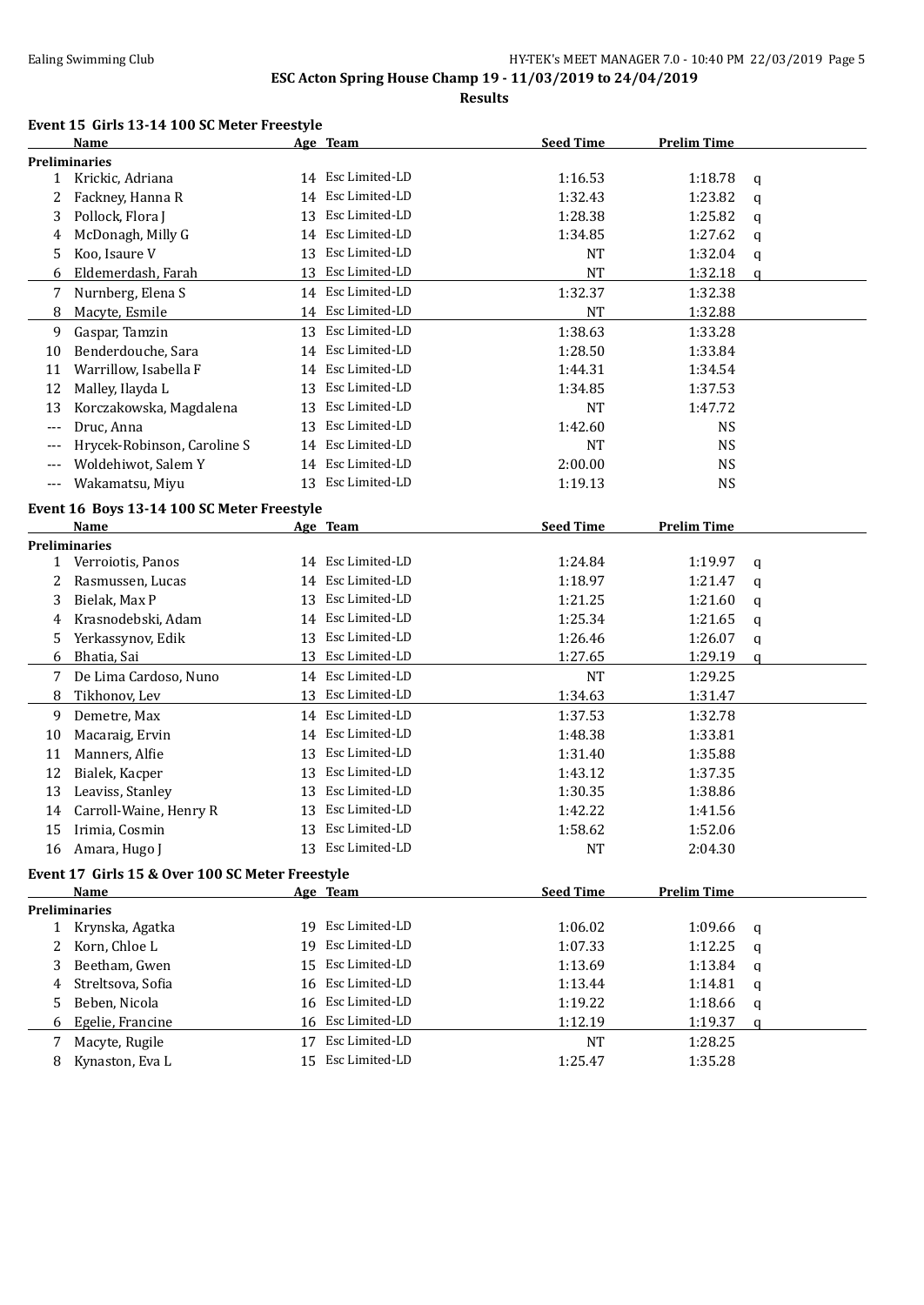**Results**

| Event 18 Boys 15 & Over 100 SC Meter Freestyle |          |
|------------------------------------------------|----------|
| Name                                           | Age Team |

|              | <u>Name</u>                                          |    | Age Team                            | <b>Seed Time</b> | <b>Prelim Time</b> |              |
|--------------|------------------------------------------------------|----|-------------------------------------|------------------|--------------------|--------------|
|              | <b>Preliminaries</b>                                 |    |                                     |                  |                    |              |
| $\mathbf{1}$ | Savvanidis, Philippos                                |    | 15 Esc Limited-LD                   | 1:07.34          | 1:04.16            | $\mathbf{q}$ |
| 2            | Jones, Oscar                                         | 16 | Esc Limited-LD                      | 1:13.62          | 1:07.56            | q            |
| 3            | Krynski, Jacek                                       | 16 | Esc Limited-LD                      | 1:09.53          | 1:08.19            | q            |
| 4            | Decimavilla, Iker                                    | 15 | Esc Limited-LD                      | 1:15.06          | 1:08.41            | q            |
| 5            | Ziniak, Alexander                                    | 18 | Esc Limited-LD                      | NT               | 1:08.57            | q            |
| 6            | De Zoysa, Julian                                     | 17 | Esc Limited-LD                      | NT               | 1:11.93            | a            |
| 7            | Stojsavljevic, Savo                                  |    | 15 Esc Limited-LD                   | 1:10.69          | 1:13.28            |              |
| 8            | Fackney, Bailey G                                    |    | 17 Esc Limited-LD                   | NT               | 1:14.16            |              |
| 9            | Mady, Jean T                                         |    | 15 Esc Limited-LD                   | <b>NT</b>        | 1:14.88            |              |
| 10           | De Zoysa, Joshua                                     |    | 15 Esc Limited-LD                   | 1:32.63          | 1:27.06            |              |
|              | Event 19 Boys 8 & Under 25 SC Meter Breaststroke     |    |                                     |                  |                    |              |
|              | Name                                                 |    | Age Team                            | <b>Seed Time</b> | <b>Prelim Time</b> |              |
|              | <b>Preliminaries</b>                                 |    |                                     |                  |                    |              |
|              | 1 Rodgers, Nicholas T                                |    | 8 Esc Limited-LD                    | <b>NT</b>        | 31.15              | q            |
|              |                                                      |    |                                     |                  |                    |              |
|              | Event 20 Girls 9-10 50 SC Meter Breaststroke<br>Name |    | Age Team                            | <b>Seed Time</b> | <b>Prelim Time</b> |              |
|              | <b>Preliminaries</b>                                 |    |                                     |                  |                    |              |
|              | 1 Von Muhlen, Madeleine                              |    | 10 Esc Limited-LD                   | 1:00.05          | 54.84              | q            |
| 2            | Rodgers, Emilia V                                    | 10 | Esc Limited-LD                      | 56.75            | 55.00              | q            |
| 3            | Rasmussen, Mia                                       | 10 | Esc Limited-LD                      | 57.88            | 57.75              | q            |
| 4            | Gaspar, Csenge                                       | 10 | Esc Limited-LD                      | <b>NT</b>        | 59.34              | q            |
| 5            | Eakins, Isabelle                                     | 10 | Esc Limited-LD                      | 1:06.69          | 1:00.44            | q            |
| 6            | Nurnberg, Martina J                                  |    | 9 Esc Limited-LD                    | <b>NT</b>        | 1:01.78            | $\mathbf{q}$ |
| 7            | Romin, Ebe                                           |    | 9 Esc Limited-LD                    | <b>NT</b>        | 1:08.35            |              |
| 8            | Durn, Eloise J                                       |    | 9 Esc Limited-LD                    | <b>NT</b>        | 1:19.53            |              |
| ---          | Howell-Jones, Edie A                                 |    | 10 Esc Limited-LD                   | <b>NT</b>        | <b>NS</b>          |              |
|              |                                                      |    |                                     |                  |                    |              |
|              | Event 21 Boys 9-10 50 SC Meter Breaststroke          |    |                                     |                  |                    |              |
|              | Name                                                 |    | Age Team                            | <b>Seed Time</b> | <b>Prelim Time</b> |              |
|              | <b>Preliminaries</b><br>1 Wakamatsu, Daigo           |    | 10 Esc Limited-LD                   | 51.81            | 53.88              |              |
| 2            | Skitsko, Artur                                       | 10 | Esc Limited-LD                      | <b>NT</b>        | 1:01.97            | q            |
| 3            | Ivanov, Valentino                                    | 9  | Esc Limited-LD                      | <b>NT</b>        | 1:05.35            | q            |
| 4            | Ceric, Andrej                                        | 10 | Esc Limited-LD                      | <b>NT</b>        | 1:06.50            | q            |
| 5            | Keating, Patrick                                     | 9  | Esc Limited-LD                      | <b>NT</b>        | 1:06.74            | q<br>q       |
| 6            | Zimbakovski, Kieran                                  | 10 | Esc Limited-LD                      | <b>NT</b>        | 1:15.34            |              |
| 7            | Verroiotis, George S                                 | 10 | Esc Limited-LD                      | <b>NT</b>        | 1:15.88            | q            |
| 8            | Manners, Henry G                                     |    | 10 Esc Limited-LD                   | <b>NT</b>        | 1:17.03            |              |
|              |                                                      |    |                                     |                  |                    |              |
|              | Event 22 Girls 11-12 100 SC Meter Breaststroke       |    |                                     |                  |                    |              |
|              | <b>Name</b>                                          |    | <u>Age Team</u>                     | <b>Seed Time</b> | <b>Prelim Time</b> |              |
|              | <b>Preliminaries</b>                                 |    |                                     |                  |                    |              |
|              | 1 Yoneda, Yuka                                       |    | 12 Esc Limited-LD<br>Esc Limited-LD | 1:57.56          | 1:52.81            | q            |
| 2            | Crawford, Florence A                                 | 11 |                                     | <b>NT</b>        | 1:53.94            | q            |
| 3            | Pritchard, Lily M                                    |    | 12 Esc Limited-LD<br>Esc Limited-LD | 1:53.56          | 1:54.37            | q            |
| 4            | Blenkinsop, Eve                                      | 11 |                                     | NT               | 1:57.31            | q            |
| 5.           | Keating, Ciara                                       |    | 12 Esc Limited-LD                   | 1:58.03          | 1:57.44            | q            |
| 6            | Nurnberg, Silvia L                                   | 11 | Esc Limited-LD                      | NT               | 2:00.25            | q            |
| 7            | Grant, Myriam                                        | 12 | Esc Limited-LD                      | 2:10.00          | 2:01.35            |              |
| 8            | Elliott, Maddie R                                    | 12 | Esc Limited-LD                      | 2:05.59          | 2:01.88            |              |
| 9            | Walsh, Erin                                          |    | 11 Esc Limited-LD                   | <b>NT</b>        | 2:02.84            |              |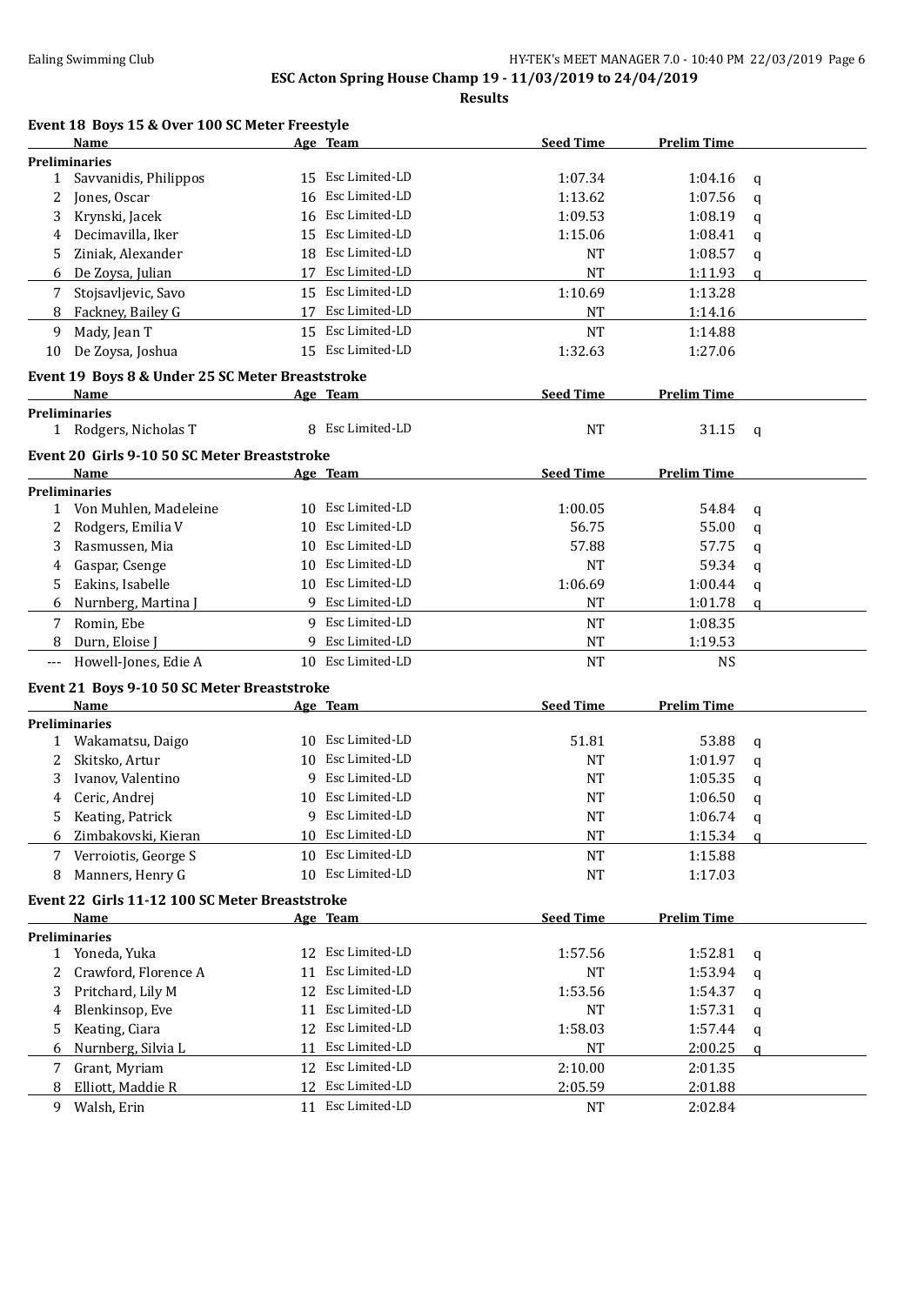### **Results**

### **Preliminaries ... (Event 22 Girls 11-12 100 SC Meter Breaststroke)**

|       | <b>Name</b>                                    |    | Age Team                         | <b>Seed Time</b> | <b>Prelim Time</b> |              |
|-------|------------------------------------------------|----|----------------------------------|------------------|--------------------|--------------|
| 10    | Wiseman, Emma                                  |    | 11 Esc Limited-LD                | <b>NT</b>        | 2:05.97            |              |
| 11    | Habtamu, Efrata                                | 11 | Esc Limited-LD                   | <b>NT</b>        | 2:06.50            |              |
| 12    | Habtamu, Bethanya                              |    | 12 Esc Limited-LD                | <b>NT</b>        | 2:06.72            |              |
| 13    | Cosic, Lara I                                  | 11 | Esc Limited-LD                   | <b>NT</b>        | 2:10.68            |              |
| 14    | Afonso, Ndia C                                 | 11 | Esc Limited-LD                   | <b>NT</b>        | 2:12.10            |              |
| 15    | Patel, Shriya D                                |    | 11 Esc Limited-LD                | <b>NT</b>        | 2:13.40            |              |
| 16    | Kmiec, Oliwia                                  | 11 | Esc Limited-LD                   | <b>NT</b>        | 2:14.53            |              |
| 17    | McGillveray, Isabella H                        |    | 11 Esc Limited-LD                | <b>NT</b>        | 2:14.75            |              |
| 18    | Eldemerdash, Hannan                            |    | 11 Esc Limited-LD                | <b>NT</b>        | 2:17.34            |              |
| 19    | Elliott, Serena B                              | 11 | Esc Limited-LD                   | <b>NT</b>        | 2:22.03            |              |
| 20    | Clarke, Orla M                                 | 11 | Esc Limited-LD                   | <b>NT</b>        | 2:33.21            |              |
| 21    | Keegan, Ellie M                                | 12 | Esc Limited-LD                   | 2:26.72          | 2:38.41            |              |
| ---   | Stojsavljevic, Mika                            | 11 | Esc Limited-LD                   | <b>NT</b>        | <b>NS</b>          |              |
| ---   | Marshallsay, Georgia H                         | 12 | Esc Limited-LD                   | 2:03.13          | <b>NS</b>          |              |
| $---$ | Rasmussen, Alice                               |    | 12 Esc Limited-LD                | 1:53.33          | <b>NS</b>          |              |
|       | Event 23 Boys 11-12 100 SC Meter Breaststroke  |    |                                  |                  |                    |              |
|       | <b>Name</b>                                    |    | Age Team                         | <b>Seed Time</b> | <b>Prelim Time</b> |              |
|       | <b>Preliminaries</b>                           |    |                                  |                  |                    |              |
| 1     | Savvanidis, Alexandros                         |    | 11 Esc Limited-LD                | <b>NT</b>        | 1:47.84            | q            |
| 2     | Beshay, Antony F                               | 12 | Esc Limited-LD                   | 1:53.28          | 1:58.82            | q            |
| 3     | Druc, Adam                                     | 11 | Esc Limited-LD                   | <b>NT</b>        | 1:59.06            | q            |
| 4     | Kato, Shinnosuke                               |    | 11 Esc Limited-LD                | <b>NT</b>        | 2:00.72            | q            |
| 5     | Koo, Patrick M                                 |    | 11 Esc Limited-LD                | <b>NT</b>        | 2:02.56            | q            |
| 6     | Hamilton, Euan J                               |    | 11 Esc Limited-LD                | <b>NT</b>        | 2:05.15            | $\mathbf{q}$ |
| 7     | Studders, Oliver                               |    | 11 Esc Limited-LD                | <b>NT</b>        | 2:05.78            |              |
| 8     | Malley, Noah                                   |    | 11 Esc Limited-LD                | <b>NT</b>        | 2:10.60            |              |
| 9     | Svenburg De Andrade, Oliver                    |    | 12 Esc Limited-LD                | <b>NT</b>        | 2:11.03            |              |
| 10    | Demetre, Otis                                  | 12 | Esc Limited-LD                   | <b>NT</b>        | 2:14.33            |              |
| 11    | Bruce, Finley W                                | 12 | Esc Limited-LD                   | <b>NT</b>        | 2:44.64            |              |
| ---   | Jenkins, Louis J                               | 12 | Esc Limited-LD                   | 2:25.09          | <b>NS</b>          |              |
| ---   | Gerard Hay-Brown, Louis                        | 11 | Esc Limited-LD                   | NT               | <b>NS</b>          |              |
| $---$ | Eakins, Alex                                   |    | 12 Esc Limited-LD                | 2:18.90          | <b>NS</b>          |              |
|       |                                                |    |                                  |                  |                    |              |
|       | Event 24 Girls 13-14 100 SC Meter Breaststroke |    |                                  |                  |                    |              |
|       | Name                                           |    | Age Team                         | <b>Seed Time</b> | <b>Prelim Time</b> |              |
|       | <b>Preliminaries</b><br>1 McDonagh, Milly G    |    | 14 Esc Limited-LD                | 1:43.03          | 1:38.41            |              |
| 2     | Krickic, Adriana                               |    | 14 Esc Limited-LD                | 1:37.37          | 1:38.57            | q<br>q       |
| 3     | Fackney, Hanna R                               |    | 14 Esc Limited-LD                | 1:58.50          | 1:44.34            | q            |
| 4     | Macyte, Esmile                                 |    | 14 Esc Limited-LD                | NT               | 1:46.25            | q            |
| 5     | Hrycek-Robinson, Caroline S                    | 14 | Esc Limited-LD                   | NT               | 1:48.10            | q            |
| 6     | Warrillow, Isabella F                          |    | 14 Esc Limited-LD                | 1:51.84          | 1:48.59            | q            |
| 7     | Nurnberg, Elena S                              |    | 14 Esc Limited-LD                | 1:59.92          | 1:54.78            |              |
| 8     | Eldemerdash, Farah                             | 13 | Esc Limited-LD                   | <b>NT</b>        | 1:55.41            |              |
| 9     | Gaspar, Tamzin                                 |    | 13 Esc Limited-LD                | 1:52.22          | 1:56.37            |              |
|       |                                                |    | Esc Limited-LD                   |                  |                    |              |
| 10    | Koo, Isaure V                                  | 13 | Esc Limited-LD                   | NT               | 1:57.66            |              |
| 11    | Pollock, Flora J                               | 13 | Esc Limited-LD                   | 1:54.81          | 2:00.69            |              |
| 12    | Benderdouche, Sara                             | 14 | Esc Limited-LD                   | 2:05.00          | 2:01.63            |              |
| 13    | Malley, Ilayda L                               | 13 |                                  | 2:10.47          | 2:03.59            |              |
| 14    | Korczakowska, Magdalena                        | 13 | Esc Limited-LD                   | <b>NT</b>        | 2:11.43            |              |
| ---   | Woldehiwot, Salem Y                            | 14 | Esc Limited-LD<br>Esc Limited-LD | 2:15.72          | <b>NS</b>          |              |
| ---   | Wakamatsu, Miyu                                | 13 |                                  | 1:46.41          | <b>NS</b>          |              |
| ---   | Druc, Anna                                     |    | 13 Esc Limited-LD                | 2:13.59          | <b>NS</b>          |              |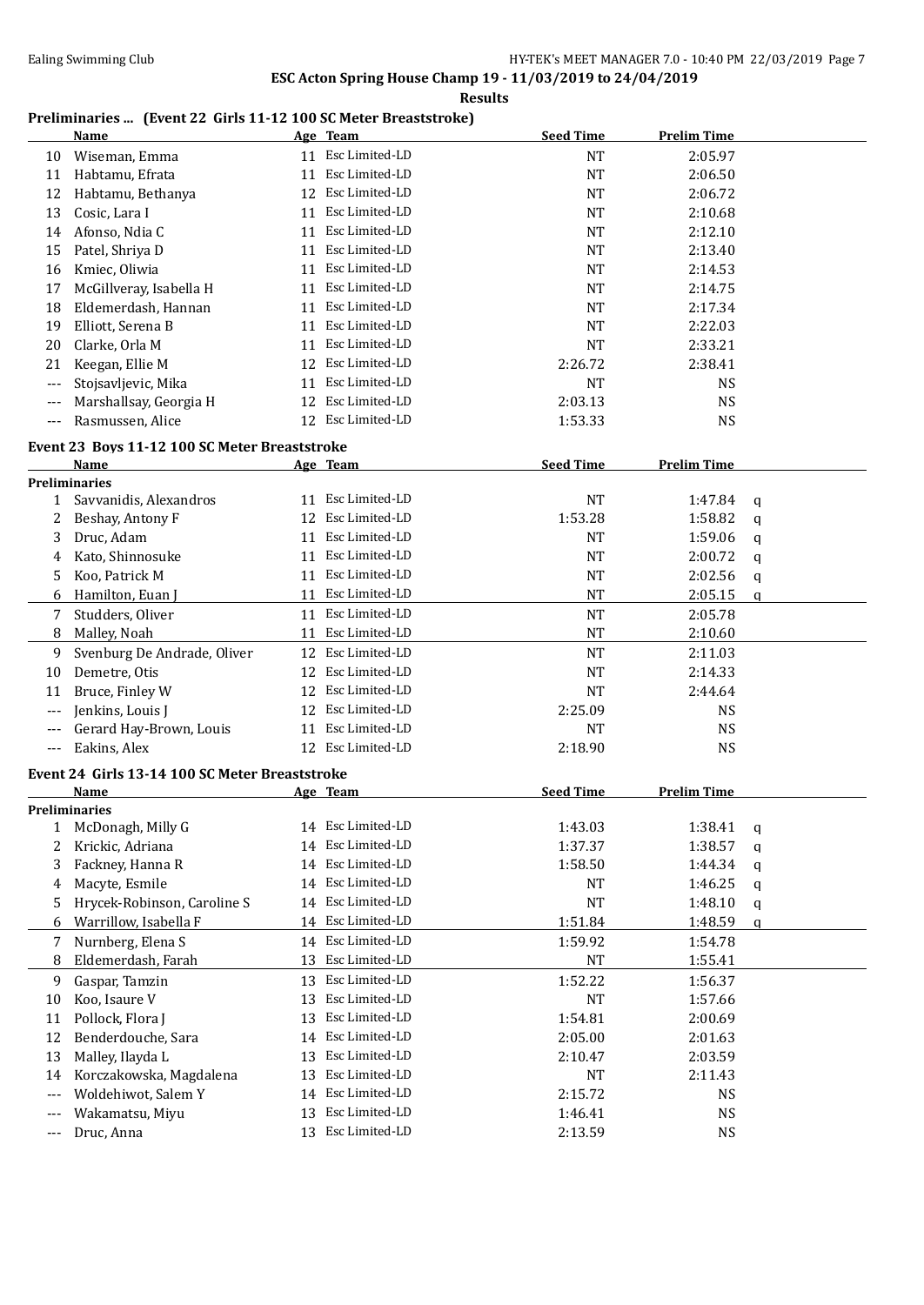**Results**

### **Event 25 Boys 13-14 100 SC Meter Breaststroke**

|       | <b>Name</b>                                        |          | Age Team          | <b>Seed Time</b>   | <b>Prelim Time</b> |               |
|-------|----------------------------------------------------|----------|-------------------|--------------------|--------------------|---------------|
|       | <b>Preliminaries</b>                               |          |                   |                    |                    |               |
|       | 1 Krasnodebski, Adam                               |          | 14 Esc Limited-LD | 1:39.28            | 1:37.75            | q             |
| 2     | Verroiotis, Panos                                  |          | 14 Esc Limited-LD | 1:48.87            | 1:44.44            | q             |
| 3     | Tikhonov, Lev                                      |          | 13 Esc Limited-LD | 1:50.90            | 1:46.21            | q             |
| 4     | Demetre, Max                                       |          | 14 Esc Limited-LD | 1:52.34            | 1:49.59            | q             |
| 5     | Rasmussen, Lucas                                   |          | 14 Esc Limited-LD | 1:48.78            | 1:49.95            | q             |
| 6     | Bialek, Kacper                                     |          | 13 Esc Limited-LD | 1:48.37            | 1:52.35            | $\mathfrak q$ |
| 7     | Bielak, Max P                                      |          | 13 Esc Limited-LD | 1:47.81            | 1:54.56            |               |
| 8     | Yerkassynov, Edik                                  | 13       | Esc Limited-LD    | 2:02.10            | 1:55.56            |               |
| 9     | Macaraig, Ervin                                    |          | 14 Esc Limited-LD | 2:22.44            | 1:56.97            |               |
| 10    | Bhatia, Sai                                        | 13       | Esc Limited-LD    | 1:56.28            | 1:59.78            |               |
| 11    | Manners, Alfie                                     | 13       | Esc Limited-LD    | 2:09.28            | 2:03.97            |               |
| 12    | De Lima Cardoso, Nuno                              | 14       | Esc Limited-LD    | <b>NT</b>          | 2:06.56            |               |
| 13    | Carroll-Waine, Henry R                             | 13       | Esc Limited-LD    | 2:06.75            | 2:09.47            |               |
| 14    | Irimia, Cosmin                                     | 13       | Esc Limited-LD    | 2:09.41            | 2:12.53            |               |
| 15    | Amara, Hugo J                                      | 13       | Esc Limited-LD    | <b>NT</b>          | 2:33.56            |               |
| $---$ | Leaviss, Stanley                                   |          | 13 Esc Limited-LD | 1:54.87            | <b>NS</b>          |               |
|       |                                                    |          |                   |                    |                    |               |
|       | Event 26 Girls 15 & Over 100 SC Meter Breaststroke |          |                   |                    |                    |               |
|       | <b>Name</b>                                        |          | Age Team          | <b>Seed Time</b>   | <b>Prelim Time</b> |               |
|       | <b>Preliminaries</b><br>1 Streltsova, Sofia        |          | 16 Esc Limited-LD | 1:26.29            | 1:30.63            |               |
|       |                                                    |          | Esc Limited-LD    |                    |                    | q             |
| 2     | Beetham, Gwen                                      | 15<br>19 | Esc Limited-LD    | 1:35.85<br>1:42.51 | 1:35.68            | q             |
| 3     | Krynska, Agatka                                    |          | 16 Esc Limited-LD |                    | 1:38.38            | q             |
| 4     | Beben, Nicola                                      |          | Esc Limited-LD    | 1:45.66            | 1:43.68            | q             |
| 5     | Macyte, Rugile                                     | 17       |                   | <b>NT</b>          | 1:44.28            | q             |
| 6     | Egelie, Francine                                   |          | 16 Esc Limited-LD | 1:41.97            | 1:44.50            | a             |
| 7     | Kynaston, Eva L                                    |          | 15 Esc Limited-LD | <b>NT</b>          | 2:22.91            |               |
|       | Event 27 Boys 15 & Over 100 SC Meter Breaststroke  |          |                   |                    |                    |               |
|       | Name                                               |          | Age Team          | <b>Seed Time</b>   | <b>Prelim Time</b> |               |
|       | <b>Preliminaries</b>                               |          |                   |                    |                    |               |
|       | 1 Decimavilla, Iker                                |          | 15 Esc Limited-LD | 1:36.63            | 1:29.41            | q             |
| 2     | Ziniak, Alexander                                  | 18       | Esc Limited-LD    | <b>NT</b>          | 1:29.65            | q             |
| 3     | Stojsavljevic, Savo                                |          | 15 Esc Limited-LD | 1:32.97            | 1:32.37            | q             |
| 4     | Jones, Oscar                                       |          | 16 Esc Limited-LD | 1:38.44            | 1:32.96            | q             |
| 5     | Fackney, Bailey G                                  |          | 17 Esc Limited-LD | 1:48.09            | 1:33.66            | q             |
| 6     | De Zoysa, Julian                                   |          | 17 Esc Limited-LD | <b>NT</b>          | 1:34.19            | q             |
|       | 7 Krynski, Jacek                                   |          | 16 Esc Limited-LD | 1:39.75            | 1:35.66            |               |
| 8     | Mady, Jean T                                       |          | 15 Esc Limited-LD | NT                 | 1:44.65            |               |
| 9     | De Zoysa, Joshua                                   |          | 15 Esc Limited-LD | NT                 | 1:48.19            |               |
| $---$ | Savvanidis, Philippos                              |          | 15 Esc Limited-LD | NT                 | <b>NS</b>          |               |
|       | Event 28 Boys 8 & Under 25 SC Meter Butterfly      |          |                   |                    |                    |               |
|       | Name                                               |          | Age Team          | <b>Seed Time</b>   | <b>Prelim Time</b> |               |
|       | <b>Preliminaries</b>                               |          |                   |                    |                    |               |
|       | 1 Rodgers, Nicholas T                              |          | 8 Esc Limited-LD  | <b>NT</b>          | 24.60              | q             |
|       |                                                    |          |                   |                    |                    |               |
|       | Event 29 Girls 9-10 25 SC Meter Butterfly          |          |                   |                    |                    |               |
|       | Name                                               |          | Age Team          | <b>Seed Time</b>   | <b>Prelim Time</b> |               |
|       | <b>Preliminaries</b>                               |          | 10 Esc Limited-LD |                    |                    |               |
|       | 1 Eakins, Isabelle                                 |          | 10 Esc Limited-LD | 27.28              | 24.28              | q             |
|       | 2 Rodgers, Emilia V                                |          | 10 Esc Limited-LD | 23.53              | 24.56              | q             |
|       | 3 Rasmussen, Mia                                   |          |                   | 26.31              | 25.09              | q             |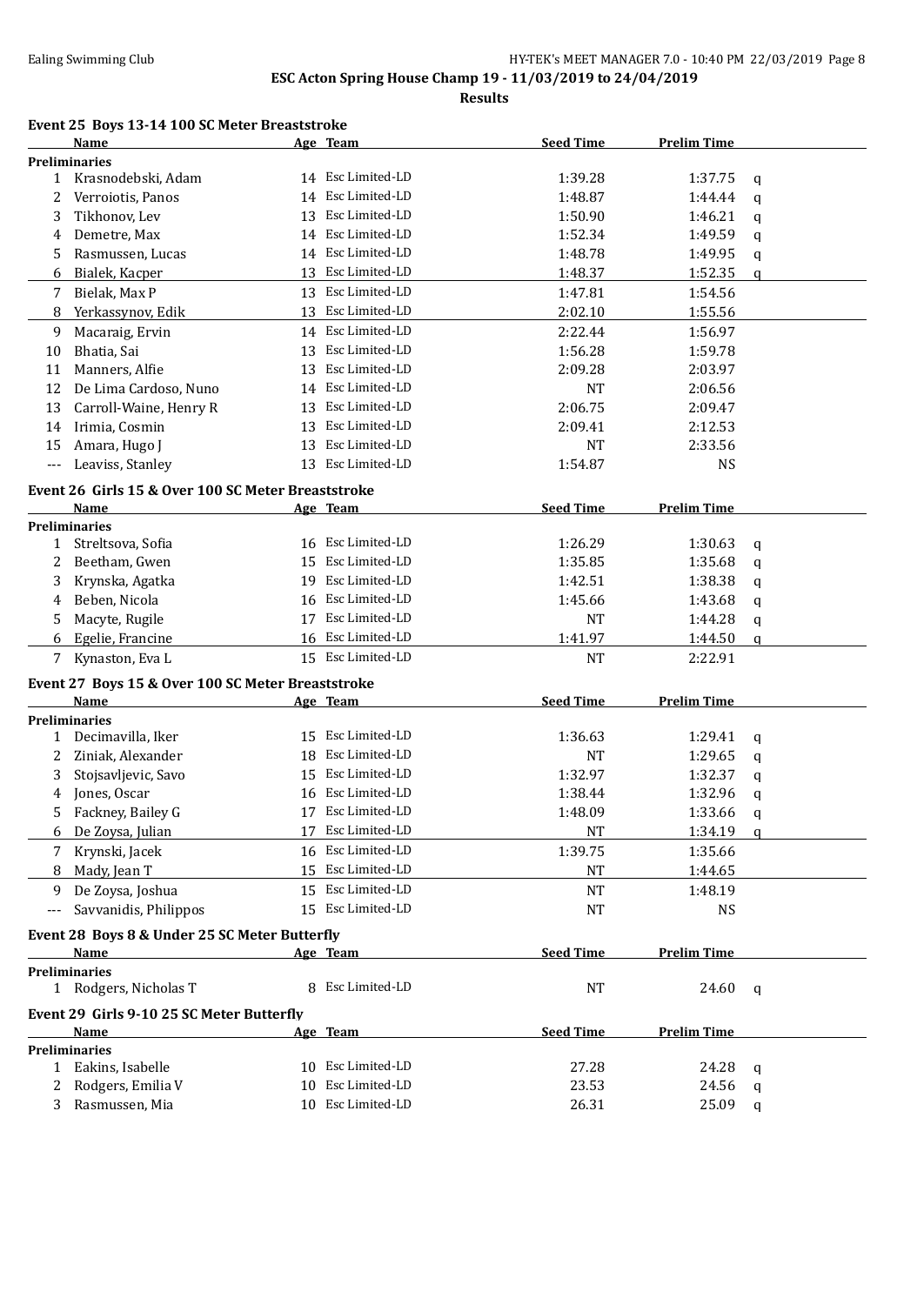|       | Preliminaries  (Event 29 Girls 9-10 25 SC Meter Butterfly)<br>Name |    | Age Team          | <b>Seed Time</b> | <b>Prelim Time</b> |              |
|-------|--------------------------------------------------------------------|----|-------------------|------------------|--------------------|--------------|
| 4     | Gaspar, Csenge                                                     |    | 10 Esc Limited-LD | <b>NT</b>        | 26.31              | q            |
| 5     | Romin, Ebe                                                         | 9  | Esc Limited-LD    | <b>NT</b>        | 27.28              | $\mathbf q$  |
| 6     | Von Muhlen, Madeleine                                              |    | 10 Esc Limited-LD | <b>NT</b>        | 27.56              | $\mathbf{q}$ |
| 7     | Nurnberg, Martina J                                                |    | 9 Esc Limited-LD  | 39.78            | 30.46              |              |
| 8     | Durn, Eloise J                                                     | 9  | Esc Limited-LD    | <b>NT</b>        | 33.91              |              |
| $---$ | Howell-Jones, Edie A                                               |    | 10 Esc Limited-LD | <b>NT</b>        | <b>NS</b>          |              |
|       |                                                                    |    |                   |                  |                    |              |
|       | Event 30 Boys 9-10 25 SC Meter Butterfly<br>Name                   |    | Age Team          | <b>Seed Time</b> | <b>Prelim Time</b> |              |
|       | <b>Preliminaries</b>                                               |    |                   |                  |                    |              |
| 1     | Wakamatsu, Daigo                                                   | 10 | Esc Limited-LD    | 18.52            | 19.25              | q            |
| 2     | Keating, Patrick                                                   | 9  | Esc Limited-LD    | NT               | 31.06              | q            |
| 3     | Skitsko, Artur                                                     | 10 | Esc Limited-LD    | <b>NT</b>        | 31.19              | q            |
| 4     | Ceric, Andrej                                                      | 10 | Esc Limited-LD    | NT               | 32.85              | q            |
| 5     | Zimbakovski, Kieran                                                | 10 | Esc Limited-LD    | NT               | 33.09              | q            |
| 6     | Manners, Henry G                                                   |    | 10 Esc Limited-LD | NT               | 34.84              | a            |
| 7     | Ivanov, Valentino                                                  | 9  | Esc Limited-LD    | <b>NT</b>        | 37.16              |              |
| 8     | Verroiotis, George S                                               | 10 | Esc Limited-LD    | <b>NT</b>        | 40.25              |              |
|       | Event 31 Girls 11-12 50 SC Meter Butterfly                         |    |                   |                  |                    |              |
|       | Name                                                               |    | Age Team          | <b>Seed Time</b> | <b>Prelim Time</b> |              |
|       | Preliminaries                                                      |    |                   |                  |                    |              |
| 1     | Yoneda, Yuka                                                       |    | 12 Esc Limited-LD | 48.57            | 42.32              | q            |
| 2     | Crawford, Florence A                                               | 11 | Esc Limited-LD    | <b>NT</b>        | 44.56              | q            |
| 3     | Pritchard, Lily M                                                  | 12 | Esc Limited-LD    | 47.04            | 45.53              | q            |
| 4     | Grant, Myriam                                                      | 12 | Esc Limited-LD    | 49.88            | 54.31              | q            |
| 5     | Keating, Ciara                                                     | 12 | Esc Limited-LD    | 56.18            | 56.44              | q            |
| 6     | Elliott, Maddie R                                                  | 12 | Esc Limited-LD    | 56.21            | 56.65              | a            |
| 7     | Blenkinsop, Eve                                                    |    | 11 Esc Limited-LD | <b>NT</b>        | 59.34              |              |
| 8     | Walsh, Erin                                                        | 11 | Esc Limited-LD    | <b>NT</b>        | 59.63              |              |
| 9     | Patel, Shriya D                                                    |    | 11 Esc Limited-LD | <b>NT</b>        | 59.87              |              |
| 10    | Nurnberg, Silvia L                                                 | 11 | Esc Limited-LD    | <b>NT</b>        | 59.88              |              |
| 11    | Wiseman, Emma                                                      | 11 | Esc Limited-LD    | NT               | 1:00.10            |              |
| 12    | Afonso, Ndia C                                                     | 11 | Esc Limited-LD    | <b>NT</b>        | 1:01.40            |              |
| 13    | Habtamu, Efrata                                                    | 11 | Esc Limited-LD    | NT               | 1:01.81            |              |
| 14    | McGillveray, Isabella H                                            |    | 11 Esc Limited-LD | <b>NT</b>        | 1:02.13            |              |
| 15    | Kmiec, Oliwia                                                      |    | 11 Esc Limited-LD | <b>NT</b>        | 1:02.25            |              |
| 16    | Keegan, Ellie M                                                    | 12 | Esc Limited-LD    | 1:15.41          | 1:02.94            |              |
| 17    | Cosic, Lara I                                                      | 11 | Esc Limited-LD    | NT               | 1:04.22            |              |
| 18    | Elliott, Serena B                                                  | 11 | Esc Limited-LD    | NT               | 1:05.31            |              |
| 19    | Habtamu, Bethanya                                                  | 12 | Esc Limited-LD    | <b>NT</b>        | 1:05.62            |              |
| 20    | Eldemerdash, Hannan                                                | 11 | Esc Limited-LD    | <b>NT</b>        | 1:05.68            |              |
| 21    | Clarke, Orla M                                                     | 11 | Esc Limited-LD    | <b>NT</b>        | 1:07.00            |              |
| ---   | Stojsavljevic, Mika                                                | 11 | Esc Limited-LD    | NT               | <b>NS</b>          |              |
| $---$ | Rasmussen, Alice                                                   | 12 | Esc Limited-LD    | <b>NT</b>        | <b>NS</b>          |              |
| $---$ | Marshallsay, Georgia H                                             | 12 | Esc Limited-LD    | 41.96            | <b>NS</b>          |              |
|       | Event 32 Boys 11-12 50 SC Meter Butterfly                          |    |                   |                  |                    |              |
|       | Name                                                               |    | Age Team          | <b>Seed Time</b> | <b>Prelim Time</b> |              |
|       | <b>Preliminaries</b>                                               |    |                   |                  |                    |              |
| 1     | Beshay, Antony F                                                   | 12 | Esc Limited-LD    | 43.59            | 46.75              | q            |
| 2     | Savvanidis, Alexandros                                             | 11 | Esc Limited-LD    | NT               | 49.13              | q            |
| 3     | Kato, Shinnosuke                                                   | 11 | Esc Limited-LD    | NT               | 50.44              | q            |
| 4     | Studders, Oliver                                                   | 11 | Esc Limited-LD    | NT               | 52.94              | q            |
| 5     | Druc, Adam                                                         |    | 11 Esc Limited-LD | <b>NT</b>        | 52.97              | q            |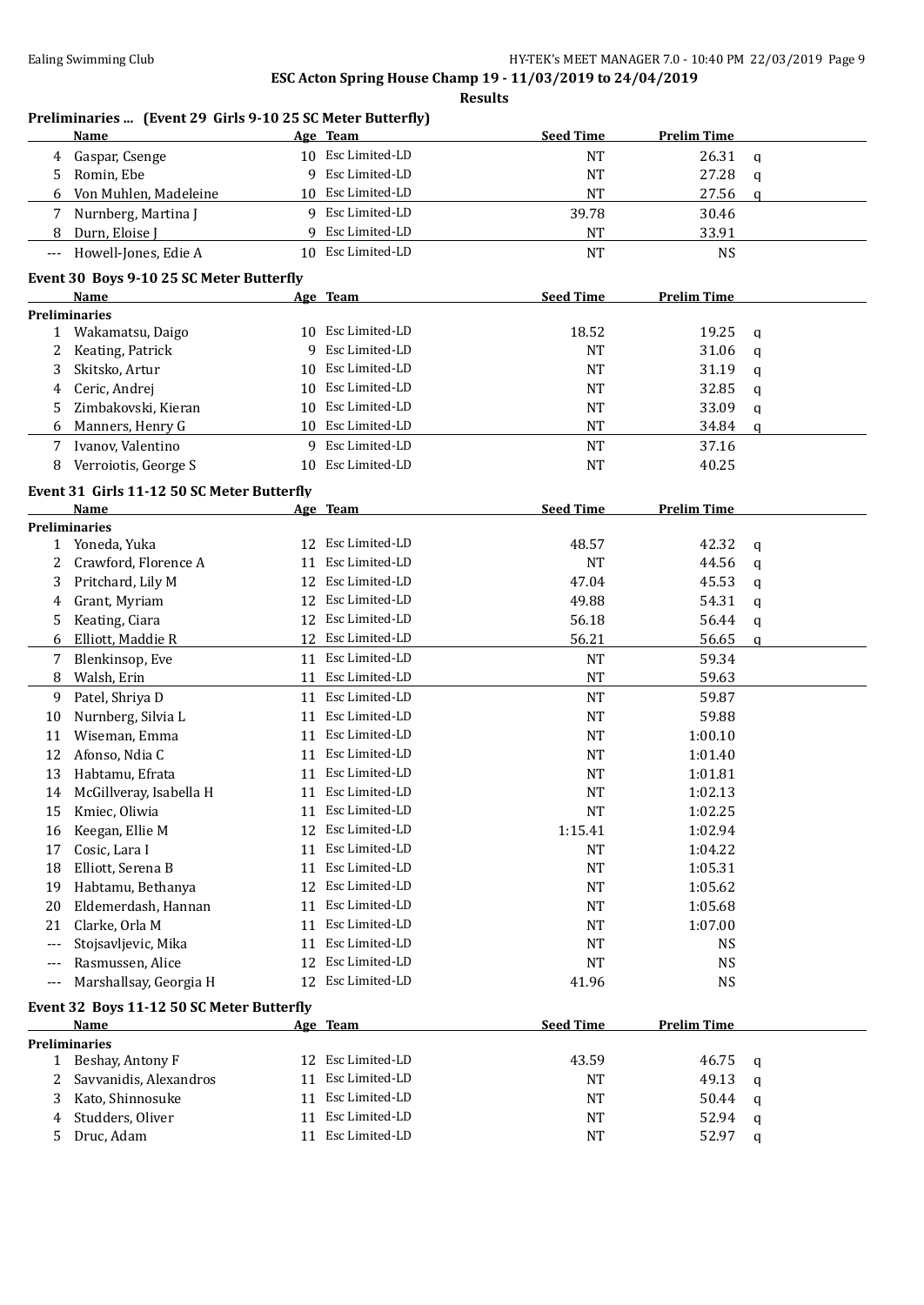### **Results**

### **Preliminaries ... (Event 32 Boys 11-12 50 SC Meter Butterfly)**

|              | Name                                            |    | Age Team          | <b>Seed Time</b> | <b>Prelim Time</b> |             |
|--------------|-------------------------------------------------|----|-------------------|------------------|--------------------|-------------|
| 6            | Koo, Patrick M                                  | 11 | Esc Limited-LD    | <b>NT</b>        | 57.47              | $\mathbf q$ |
| 7            | Hamilton, Euan J                                |    | 11 Esc Limited-LD | $\rm{NT}$        | 58.40              |             |
| 8            | Svenburg De Andrade, Oliver                     |    | 12 Esc Limited-LD | $\rm{NT}$        | 59.00              |             |
| 9            | Malley, Noah                                    |    | 11 Esc Limited-LD | <b>NT</b>        | 1:00.59            |             |
| 10           | Demetre, Otis                                   | 12 | Esc Limited-LD    | <b>NT</b>        | 1:02.97            |             |
| 11           | Bruce, Finley W                                 | 12 | Esc Limited-LD    | <b>NT</b>        | 1:23.47            |             |
| $---$        | Jenkins, Louis J                                | 12 | Esc Limited-LD    | 1:01.47          | <b>NS</b>          |             |
|              | Gerard Hay-Brown, Louis                         | 11 | Esc Limited-LD    | <b>NT</b>        | <b>NS</b>          |             |
| $---$        | Eakins, Alex                                    | 12 | Esc Limited-LD    | 1:09.16          | <b>NS</b>          |             |
|              | Event 33 Girls 13-14 100 SC Meter Butterfly     |    |                   |                  |                    |             |
|              | <b>Name</b>                                     |    | <u>Age Team</u>   | <b>Seed Time</b> | <b>Prelim Time</b> |             |
|              | <b>Preliminaries</b>                            |    |                   |                  |                    |             |
| $\mathbf{1}$ | Krickic, Adriana                                |    | 14 Esc Limited-LD | 1:31.94          | 1:37.78            | q           |
| 2            | Malley, Ilayda L                                | 13 | Esc Limited-LD    | NT               | 1:38.94            | q           |
| 3            | Fackney, Hanna R                                | 14 | Esc Limited-LD    | 1:51.72          | 1:46.31            | q           |
| 4            | Eldemerdash, Farah                              | 13 | Esc Limited-LD    | <b>NT</b>        | 1:49.66            | q           |
| 5.           | McDonagh, Milly G                               | 14 | Esc Limited-LD    | 1:51.59          | 1:50.28            | q           |
| 6            | Warrillow, Isabella F                           |    | 14 Esc Limited-LD | <b>NT</b>        | 1:53.56            | q           |
| 7            | Pollock, Flora J                                | 13 | Esc Limited-LD    | <b>NT</b>        | 1:56.97            |             |
| 8            | Koo, Isaure V                                   | 13 | Esc Limited-LD    | <b>NT</b>        | 2:00.78            |             |
| 9            | Gaspar, Tamzin                                  | 13 | Esc Limited-LD    | <b>NT</b>        | 2:01.66            |             |
| 10           | Nurnberg, Elena S                               | 14 | Esc Limited-LD    | 2:04.59          | 2:03.50            |             |
| 11           | Benderdouche, Sara                              | 14 | Esc Limited-LD    | 2:01.38          | 2:05.75            |             |
|              | Woldehiwot, Salem Y                             | 14 | Esc Limited-LD    | <b>NT</b>        | <b>NS</b>          |             |
|              | Druc, Anna                                      | 13 | Esc Limited-LD    | <b>NT</b>        | <b>NS</b>          |             |
|              | Wakamatsu, Miyu                                 | 13 | Esc Limited-LD    | <b>NT</b>        | <b>NS</b>          |             |
|              | Event 34 Boys 13-14 100 SC Meter Butterfly      |    |                   |                  |                    |             |
|              | Name                                            |    | Age Team          | <b>Seed Time</b> | <b>Prelim Time</b> |             |
|              | <b>Preliminaries</b>                            |    |                   |                  |                    |             |
| $\mathbf{1}$ | Bielak, Max P                                   | 13 | Esc Limited-LD    | NT               | 1:44.18            | $\mathbf q$ |
| 2            | Tikhonov, Lev                                   | 13 | Esc Limited-LD    | <b>NT</b>        | 1:46.10            | q           |
| 3            | Demetre, Max                                    | 14 | Esc Limited-LD    | 2:00.09          | 1:52.59            | q           |
| 4            | Leaviss, Stanley                                | 13 | Esc Limited-LD    | <b>NT</b>        | 1:52.78            | q           |
| 5            | Macaraig, Ervin                                 |    | 14 Esc Limited-LD | <b>NT</b>        | 1:56.13            | q           |
| 6            | Rasmussen, Lucas                                |    | 14 Esc Limited-LD | 1:53.37          | 1:56.38            | $\mathbf q$ |
|              | Yerkassynov, Edik                               |    | 13 Esc Limited-LD | <b>NT</b>        | 1:59.25            |             |
| 8            | Verroiotis, Panos                               | 14 | Esc Limited-LD    | 2:00.97          | 2:00.62            |             |
| 9            | Krasnodebski, Adam                              | 14 | Esc Limited-LD    | 1:45.25          | 2:03.16            |             |
| 10           | Bhatia, Sai                                     | 13 | Esc Limited-LD    | NT               | 2:05.09            |             |
| 11           | Carroll-Waine, Henry R                          | 13 | Esc Limited-LD    | NT               | 2:23.63            |             |
| 12           | Manners, Alfie                                  | 13 | Esc Limited-LD    | NT               | 2:26.72            |             |
| $---$        | De Lima Cardoso, Nuno                           | 14 | Esc Limited-LD    | NT               | NS                 |             |
|              | Amara, Hugo J                                   | 13 | Esc Limited-LD    | <b>NT</b>        | <b>NS</b>          |             |
|              | Bialek, Kacper                                  | 13 | Esc Limited-LD    | NT               | NS                 |             |
|              | Irimia, Cosmin                                  | 13 | Esc Limited-LD    | NT               | <b>NS</b>          |             |
|              | Event 35 Girls 15 & Over 100 SC Meter Butterfly |    |                   |                  |                    |             |
|              | Name                                            |    | Age Team          | <b>Seed Time</b> | <b>Prelim Time</b> |             |
|              | <b>Preliminaries</b>                            |    |                   |                  |                    |             |
|              | 1 Krynska, Agatka                               |    | 19 Esc Limited-LD | 1:16.97          | 1:17.69            | q           |
|              | Streltsova, Sofia                               | 16 | Esc Limited-LD    | 1:20.65          | 1:27.28            | q           |
| 3            | Beetham, Gwen                                   |    | 15 Esc Limited-LD | 1:28.06          | 1:33.31            | q           |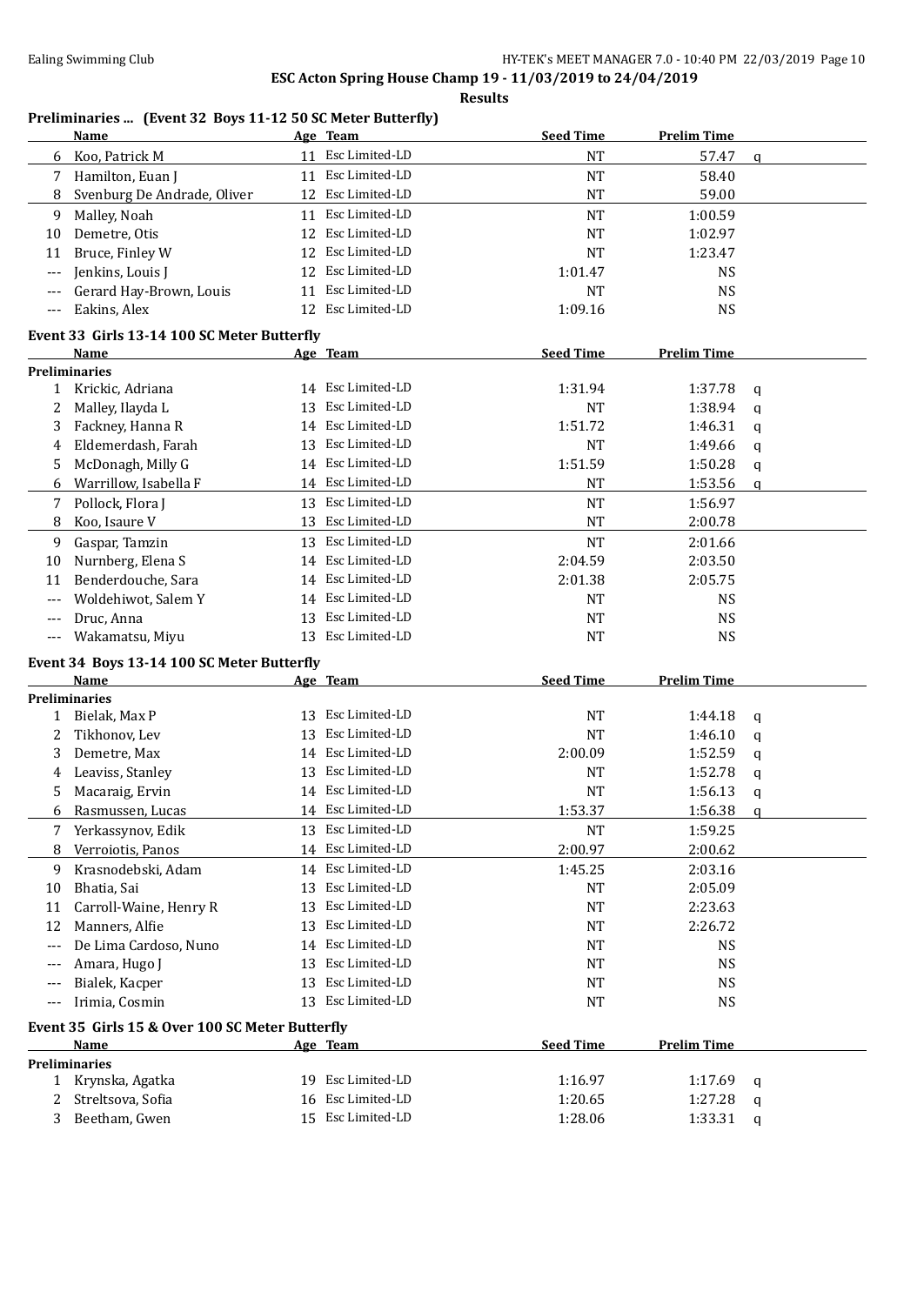**Results**

### **Preliminaries ... (Event 35 Girls 15 & Over 100 SC Meter Butterfly)**

|                          | Name                                                       |                 | Age Team          | <b>Seed Time</b> | <b>Prelim Time</b> |             |
|--------------------------|------------------------------------------------------------|-----------------|-------------------|------------------|--------------------|-------------|
| 4                        | Macyte, Rugile                                             |                 | 17 Esc Limited-LD | NT               | 1:36.84            | $\mathbf q$ |
| 5                        | Beben, Nicola                                              | 16              | Esc Limited-LD    | 1:30.97          | 1:37.78            | q           |
| 6                        | Kynaston, Eva L                                            |                 | 15 Esc Limited-LD | 1:36.42          | 1:51.22            | q           |
| $\overline{\phantom{a}}$ | Egelie, Francine                                           |                 | 16 Esc Limited-LD | 1:29.03          | <b>NS</b>          |             |
|                          | Event 36 Boys 15 & Over 100 SC Meter Butterfly             |                 |                   |                  |                    |             |
|                          | Name                                                       |                 | <u>Age Team</u>   | <b>Seed Time</b> | <b>Prelim Time</b> |             |
|                          | <b>Preliminaries</b>                                       |                 |                   |                  |                    |             |
|                          | 1 Krynski, Jacek                                           |                 | 16 Esc Limited-LD | 1:19.78          | 1:21.41            | q           |
| 2                        | De Zoysa, Julian                                           | 17              | Esc Limited-LD    | 1:26.00          | 1:23.56            | q           |
| 3                        | Fackney, Bailey G                                          | 17              | Esc Limited-LD    | 1:30.40          | 1:23.64            | q           |
| 4                        | Decimavilla, Iker                                          | 15              | Esc Limited-LD    | 1:32.49          | 1:26.00            | q           |
| 5                        | Savvanidis, Philippos                                      |                 | 15 Esc Limited-LD | 1:25.00          | 1:28.47            | q           |
| 6                        | Ziniak, Alexander                                          |                 | 18 Esc Limited-LD | <b>NT</b>        | 1:28.59            | q           |
| 7                        | Jones, Oscar                                               |                 | 16 Esc Limited-LD | 1:28.19          | 1:34.37            |             |
| 8                        | Mady, Jean T                                               |                 | 15 Esc Limited-LD | NT               | 1:36.87            |             |
| 9                        | De Zoysa, Joshua                                           |                 | 15 Esc Limited-LD | <b>NT</b>        | 1:48.21            |             |
| ---                      | Stojsavljevic, Savo                                        |                 | 15 Esc Limited-LD | 1:49.09          | DQ                 |             |
|                          | 8.3 Breaststroke kick used (legal in Masters Competitions) |                 |                   |                  |                    |             |
|                          |                                                            |                 |                   |                  |                    |             |
|                          | Event 37 Boys 8 & Under 100 SC Meter IM                    |                 |                   |                  |                    |             |
|                          | Name<br><b>Preliminaries</b>                               |                 | Age Team          | <b>Seed Time</b> | <b>Prelim Time</b> |             |
| 1                        | Rodgers, Nicholas T                                        |                 | 8 Esc Limited-LD  | <b>NT</b>        | 1:51.10            | q           |
|                          |                                                            |                 |                   |                  |                    |             |
|                          | Event 38 Girls 9-10 100 SC Meter IM                        |                 |                   |                  |                    |             |
|                          | Name                                                       |                 | Age Team          | <b>Seed Time</b> | <b>Prelim Time</b> |             |
|                          | <b>Preliminaries</b>                                       |                 |                   |                  |                    |             |
| 1                        | Rasmussen, Mia                                             | 10              | Esc Limited-LD    | 1:50.28          | 1:50.49            | q           |
| 2                        | Rodgers, Emilia V                                          | 10              | Esc Limited-LD    | 1:52.06          | 1:51.41            | q           |
| 3                        | Gaspar, Csenge                                             | 10              | Esc Limited-LD    | NT               | 1:54.87            | q           |
| 4                        | Eakins, Isabelle                                           | 10              | Esc Limited-LD    | 2:05.85          | 1:55.04            | q           |
| 5.                       | Von Muhlen, Madeleine                                      | 10              | Esc Limited-LD    | NT               | 1:58.46            | q           |
| 6                        | Romin, Ebe                                                 |                 | 9 Esc Limited-LD  | <b>NT</b>        | 2:09.67            | a           |
| 7                        | Nurnberg, Martina J                                        |                 | 9 Esc Limited-LD  | <b>NT</b>        | 2:12.60            |             |
| 8                        | Durn, Eloise J                                             |                 | 9 Esc Limited-LD  | <b>NT</b>        | 2:25.62            |             |
| $---$                    | Howell-Jones, Edie A                                       |                 | 10 Esc Limited-LD | <b>NT</b>        | <b>NS</b>          |             |
|                          | Event 39 Boys 9-10 100 SC Meter IM                         |                 |                   |                  |                    |             |
|                          | <b>Name</b>                                                |                 | Age Team          | <b>Seed Time</b> | <b>Prelim Time</b> |             |
|                          | <b>Preliminaries</b>                                       |                 |                   |                  |                    |             |
| $\mathbf{1}$             | Wakamatsu, Daigo                                           | 10              | Esc Limited-LD    | 1:35.58          | 1:37.94            | q           |
| 2                        | Skitsko, Artur                                             | 10              | Esc Limited-LD    | NT               | 2:04.91            | q           |
| 3                        | Ceric, Andrej                                              | 10              | Esc Limited-LD    | NT               | 2:10.04            | q           |
| 4                        | Keating, Patrick                                           | 9               | Esc Limited-LD    | NT               | 2:14.72            | q           |
| 5                        | Ivanov, Valentino                                          | 9               | Esc Limited-LD    | NT               | 2:18.88            | q           |
| 6                        | Zimbakovski, Kieran                                        | 10              | Esc Limited-LD    | NT               | 2:35.03            | q           |
| 7                        | Verroiotis, George S                                       | 10              | Esc Limited-LD    | NT               | 2:38.34            |             |
| 8                        | Manners, Henry G                                           | 10 <sup>1</sup> | Esc Limited-LD    | $\rm{NT}$        | 2:45.31            |             |
|                          | Event 40 Girls 11-12 100 SC Meter IM                       |                 |                   |                  |                    |             |
|                          | <b>Name</b>                                                |                 | Age Team          | <b>Seed Time</b> | <b>Prelim Time</b> |             |
|                          | <b>Preliminaries</b>                                       |                 |                   |                  |                    |             |
|                          | 1 Yoneda, Yuka                                             |                 | 12 Esc Limited-LD | 1:43.54          | 1:34.00            | q           |
| $2^{\circ}$              | Pritchard, Lily M                                          |                 | 12 Esc Limited-LD | 1:42.00          | 1:38.72            | q           |
|                          |                                                            |                 |                   |                  |                    |             |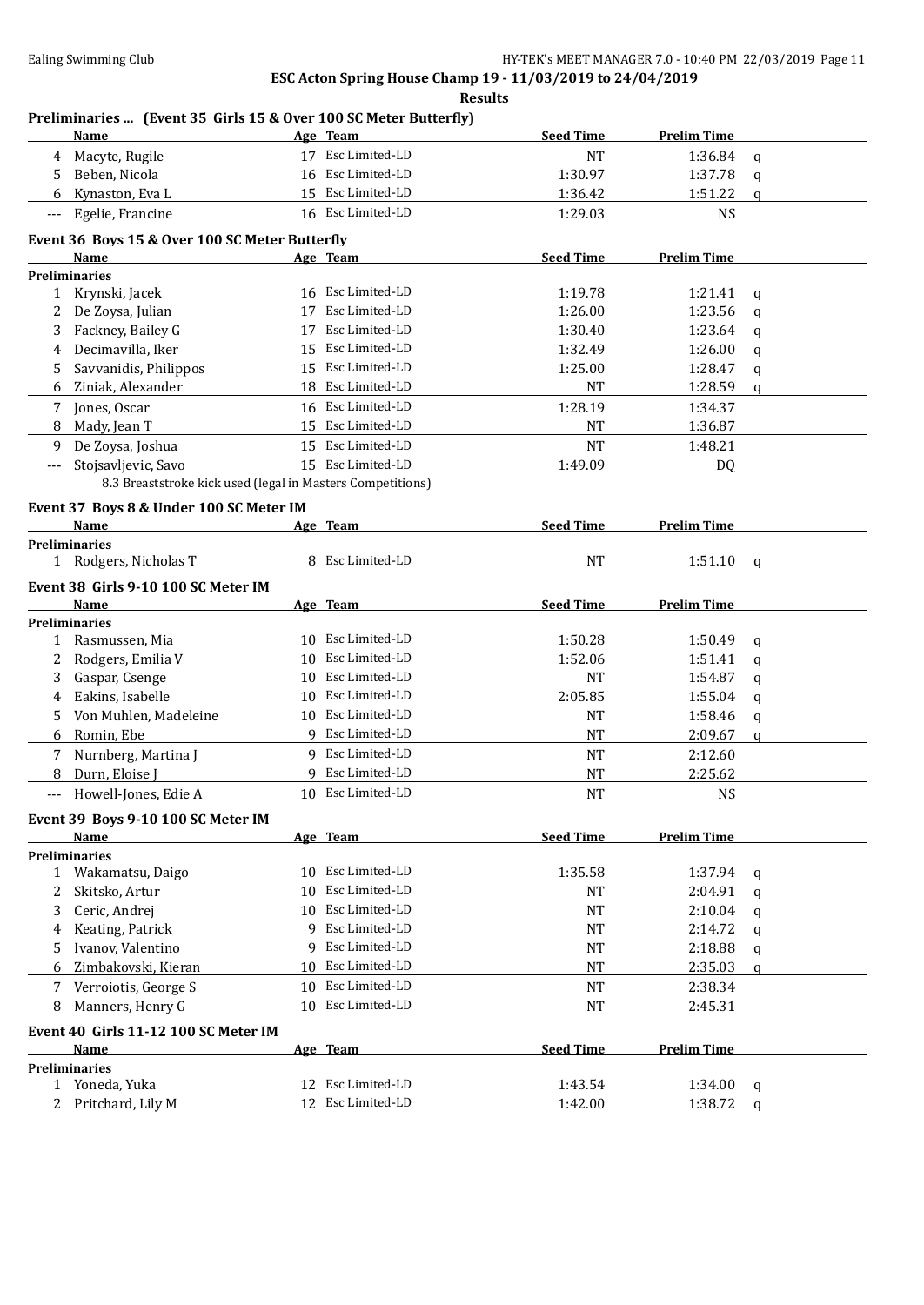#### **Preliminaries ... (Event 40 Girls 11-12 100 SC Meter IM)**

|              | Name                                 |    | Age Team          | <b>Seed Time</b> | <b>Prelim Time</b> |             |
|--------------|--------------------------------------|----|-------------------|------------------|--------------------|-------------|
| 3            | Crawford, Florence A                 | 11 | Esc Limited-LD    | 1:39.09          | 1:41.00            | $\mathbf q$ |
| 4            | Keating, Ciara                       | 12 | Esc Limited-LD    | 1:44.21          | 1:45.29            | q           |
| 5            | Blenkinsop, Eve                      | 11 | Esc Limited-LD    | 1:46.93          | 1:49.13            | q           |
| 6            | Elliott, Maddie R                    |    | 12 Esc Limited-LD | 1:53.07          | 1:52.43            | q           |
| 7            | Grant, Myriam                        |    | 12 Esc Limited-LD | 1:52.34          | 1:53.78            |             |
| 8            | Afonso, Ndia C                       |    | 11 Esc Limited-LD | 2:05.15          | 1:56.97            |             |
| 9            | Nurnberg, Silvia L                   |    | 11 Esc Limited-LD | 1:55.25          | 1:58.47            |             |
| 10           | Wiseman, Emma                        | 11 | Esc Limited-LD    | 1:55.03          | 1:59.53            |             |
| 11           | McGillveray, Isabella H              | 11 | Esc Limited-LD    | 2:05.28          | 2:01.03            |             |
| 12           | Habtamu, Efrata                      | 11 | Esc Limited-LD    | <b>NT</b>        | 2:01.18            |             |
| 13           | Walsh, Erin                          | 11 | Esc Limited-LD    | 2:07.62          | 2:01.44            |             |
| 14           | Habtamu, Bethanya                    | 12 | Esc Limited-LD    | <b>NT</b>        | 2:02.40            |             |
| 15           | Patel, Shriya D                      | 11 | Esc Limited-LD    | 2:10.87          | 2:02.75            |             |
| 16           | Keegan, Ellie M                      | 12 | Esc Limited-LD    | 2:13.85          | 2:04.10            |             |
| 17           | Kmiec, Oliwia                        | 11 | Esc Limited-LD    | NT               | 2:06.03            |             |
| 18           | Eldemerdash, Hannan                  | 11 | Esc Limited-LD    | <b>NT</b>        | 2:06.93            |             |
| 19           | Cosic, Lara I                        | 11 | Esc Limited-LD    | 2:12.87          | 2:09.15            |             |
| 20           | Clarke, Orla M                       | 11 | Esc Limited-LD    | 2:10.21          | 2:11.40            |             |
| 21           | Elliott, Serena B                    | 11 | Esc Limited-LD    | 2:17.29          | 2:12.78            |             |
| $---$        | Stojsavljevic, Mika                  | 11 | Esc Limited-LD    | NT               | <b>NS</b>          |             |
| $---$        | Rasmussen, Alice                     |    | 12 Esc Limited-LD | 1:41.25          | <b>NS</b>          |             |
| $---$        | Marshallsay, Georgia H               |    | 12 Esc Limited-LD | 1:38.15          | <b>NS</b>          |             |
|              | Event 41 Boys 11-12 100 SC Meter IM  |    |                   |                  |                    |             |
|              | Name                                 |    | Age Team          | <b>Seed Time</b> | <b>Prelim Time</b> |             |
|              | <b>Preliminaries</b>                 |    |                   |                  |                    |             |
| 1            | Savvanidis, Alexandros               | 11 | Esc Limited-LD    | 1:43.21          | 1:39.53            | q           |
| 2            | Beshay, Antony F                     | 12 | Esc Limited-LD    | 1:51.83          | 1:43.59            | q           |
| 3            | Kato, Shinnosuke                     | 11 | Esc Limited-LD    | 1:43.20          | 1:48.38            | q           |
| 4            | Druc, Adam                           | 11 | Esc Limited-LD    | 1:59.55          | 1:49.50            | q           |
| 5            | Studders, Oliver                     | 11 | Esc Limited-LD    | 2:00.06          | 1:50.66            | q           |
| 6            | Koo, Patrick M                       | 11 | Esc Limited-LD    | NT               | 1:50.79            | q           |
| 7            | Hamilton, Euan J                     | 11 | Esc Limited-LD    | 2:03.37          | 1:58.38            |             |
| 8            | Malley, Noah                         | 11 | Esc Limited-LD    | 2:01.81          | 1:58.96            |             |
| 9            | Svenburg De Andrade, Oliver          |    | 12 Esc Limited-LD | NT               | 2:02.19            |             |
| 10           | Demetre, Otis                        |    | 12 Esc Limited-LD | <b>NT</b>        | 2:15.91            |             |
| 11           | Bruce, Finley W                      |    | 12 Esc Limited-LD | <b>NT</b>        | 2:30.56            |             |
| ---          | Jenkins, Louis J                     |    | 12 Esc Limited-LD | 2:04.78          | <b>NS</b>          |             |
|              | Gerard Hay-Brown, Louis              | 11 | Esc Limited-LD    | <b>NT</b>        | <b>NS</b>          |             |
| ---          | Eakins, Alex                         |    | 12 Esc Limited-LD | 2:16.59          | <b>NS</b>          |             |
|              | Event 42 Girls 13-14 100 SC Meter IM |    |                   |                  |                    |             |
|              | Name                                 |    | Age Team          | <b>Seed Time</b> | <b>Prelim Time</b> |             |
|              | <b>Preliminaries</b>                 |    |                   |                  |                    |             |
| $\mathbf{1}$ | Krickic, Adriana                     |    | 14 Esc Limited-LD | 1:27.50          | 1:30.69            | q           |
| 2            | Fackney, Hanna R                     |    | 14 Esc Limited-LD | 1:45.18          | 1:35.44            | q           |
| 3            | McDonagh, Milly G                    |    | 14 Esc Limited-LD | 1:43.12          | 1:42.06            | q           |
| 4            | Macyte, Esmile                       |    | 14 Esc Limited-LD | NT               | 1:44.56            | q           |
| 5            | Pollock, Flora J                     |    | 13 Esc Limited-LD | 1:41.56          | 1:44.87            | q           |
| 6            | Gaspar, Tamzin                       |    | 13 Esc Limited-LD | 1:53.04          | 1:44.90            | q           |
| 7            | Hrycek-Robinson, Caroline S          |    | 14 Esc Limited-LD | 2:09.15          | 1:46.47            |             |
| 8            | Nurnberg, Elena S                    |    | 14 Esc Limited-LD | 1:50.03          | 1:46.69            |             |
| 9            | Warrillow, Isabella F                |    | 14 Esc Limited-LD | 1:58.50          | 1:47.59            |             |
| 10           | Malley, Ilayda L                     |    | 13 Esc Limited-LD | 1:45.00          | 1:47.78            |             |
|              |                                      |    |                   |                  |                    |             |